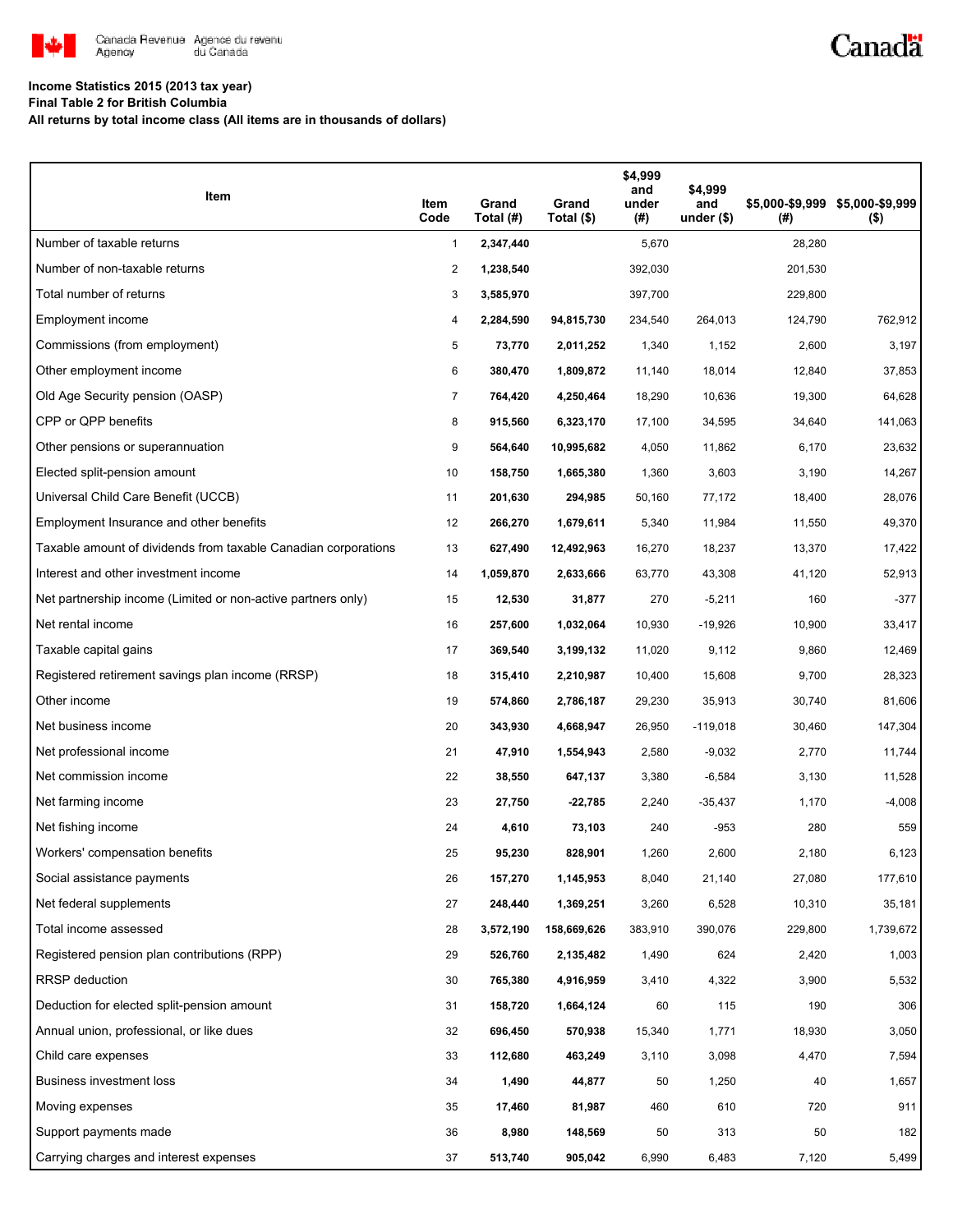

#### **Income Statistics 2015 (2013 tax year)**

**Final Table 2 for British Columbia**

**All returns by total income class (All items are in thousands of dollars)**

| Item                                                                                           | Item<br>Code | Grand<br>Total (#) | Grand<br>Total (\$) | \$4,999<br>and<br>under<br>(#) | \$4,999<br>and<br>under $($)$ | (# )    | \$5,000-\$9,999 \$5,000-\$9,999<br>$($ \$) |
|------------------------------------------------------------------------------------------------|--------------|--------------------|---------------------|--------------------------------|-------------------------------|---------|--------------------------------------------|
| Deductions for CPP/QPP contributions on self-employment and<br>other earnings                  | 38           | 264,910            | 210,112             | 4,680                          | 297                           | 26,300  | 4,411                                      |
| Deductions for provincial parental insurance plan (PPIP) premiums<br>on self-employment income | 39           |                    |                     |                                |                               |         |                                            |
| Exploration and development expenses                                                           | 40           | 8,820              | 95,688              | 50                             | 86                            | 40      | 41                                         |
| Other employment expenses                                                                      | 41           | 116,090            | 581,093             | 570                            | 1,932                         | 790     | 1,618                                      |
| Clergy residence deduction                                                                     | 42           | 4,500              | 61,952              |                                |                               | 30      | 94                                         |
| Other deductions                                                                               | 43           | 106,390            | 250,454             | 3,850                          | 1,862                         | 4,020   | 1,842                                      |
| Total deductions before adjustments                                                            | 44           | 1,918,810          | 12,133,011          | 36,390                         | 23,112                        | 59,410  | 33,873                                     |
| Social benefits repayment                                                                      | 45           | 75,100             | 219,421             |                                |                               |         |                                            |
| Net income after adjustments                                                                   | 46           | 3,556,870          | 146,529,230         | 369,630                        | 551,773                       | 229,470 | 1,708,680                                  |
| Canadian Forces personnel and police deduction                                                 | 47           | 150                | 2,905               |                                |                               |         |                                            |
| Security options deductions                                                                    | 48           | 6,880              | 252,462             | 10                             | 5                             | 20      | 26                                         |
| Other payments deductions                                                                      | 49           | 469,890            | 3,344,271           | 12,430                         | 30,269                        | 39,150  | 218,983                                    |
| Non-capital losses of other years                                                              | 50           | 6,920              | 76,224              | 140                            | 547                           | 90      | 335                                        |
| Net capital losses of other years                                                              | 51           | 100,070            | 325,865             | 570                            | 464                           | 680     | 1,120                                      |
| Capital gains deduction                                                                        | 52           | 6,210              | 434,143             | 80                             | 160                           | 80      | 83                                         |
| Northern residents deductions                                                                  | 53           | 34,810             | 100,949             | 310                            | 144                           | 360     | 492                                        |
| Additional deductions                                                                          | 54           | 30,780             | 103,203             | 420                            | 1,050                         | 650     | 1,668                                      |
| Farming/fishing losses of prior years                                                          | 55           | 1,520              | 18,735              | 30                             | 1,557                         | 20      | 160                                        |
| Total deductions from net income                                                               | 56           | 636,860            | 4,660,227           | 13,880                         | 34,197                        | 40,740  | 222,866                                    |
| Taxable income assessed                                                                        | 57           | 3,488,130          | 141,881,485         | 364,010                        | 522,892                       | 212,940 | 1,486,851                                  |
| Basic personal amount                                                                          | 58           | 3,585,830          | 39,387,636          | 397,580                        | 4,282,016                     | 229,800 | 2,508,104                                  |
| Age amount                                                                                     | 59           | 723,180            | 4,408,387           | 20,800                         | 136,345                       | 20,090  | 135,835                                    |
| Spouse or common-law partner amount                                                            | 60           | 299,130            | 2,233,370           | 23,970                         | 226,692                       | 15,620  | 112,924                                    |
| Amount for eligible dependant                                                                  | 61           | 106,840            | 1,116,192           | 8,270                          | 87,780                        | 6,510   | 69,283                                     |
| Amount for children 17 and under                                                               | 62           | 461,050            | 1,760,103           | 25,370                         | 96,761                        | 15,260  | 55,265                                     |
| Amount for infirm dependants age 18 or older                                                   | 63           | 2,750              | 11,933              | 70                             | 397                           | 50      | 293                                        |
| CPP or QPP contributions through employment                                                    | 64           | 1,938,790          | 2,955,862           | 34,060                         | 11,452                        | 97,150  | 17,203                                     |
| CPP or QPP contributions on self-employment and other earnings                                 | 65           | 264,910            | 210,112             | 4,680                          | 297                           | 26,300  | 4,411                                      |
| Employment Insurance premiums                                                                  | 66           | 1,897,630          | 1,129,094           | 65,510                         | 8,931                         | 107,320 | 13,810                                     |
| PPIP premiums paid                                                                             | 67           |                    |                     |                                |                               |         |                                            |
| PPIP premiums payable on employment income                                                     | 68           |                    |                     |                                |                               |         |                                            |
| PPIP premiums payable on self-employment income                                                | 69           |                    |                     |                                |                               |         |                                            |
| Volunteer firefighters' amount                                                                 | 70           | 4,630              | 13,896              | 140                            | 429                           | 120     | 354                                        |
| Canada employment amount                                                                       | 71           | 2,315,060          | 2,486,571           | 114,410                        | 109,853                       | 128,430 | 138,850                                    |
| Public transit amount                                                                          | 72           | 243,030            | 178,733             | 16,820                         | 5,573                         | 14,280  | 5,138                                      |
| Children's fitness amount                                                                      | 73           | 208,800            | 117,088             | 3,440                          | 1,625                         | 2,540   | 1,118                                      |
| Children's arts amount                                                                         | 74           | 96,460             | 51,926              | 1,500                          | 703                           | 1,060   | 469                                        |

Canadä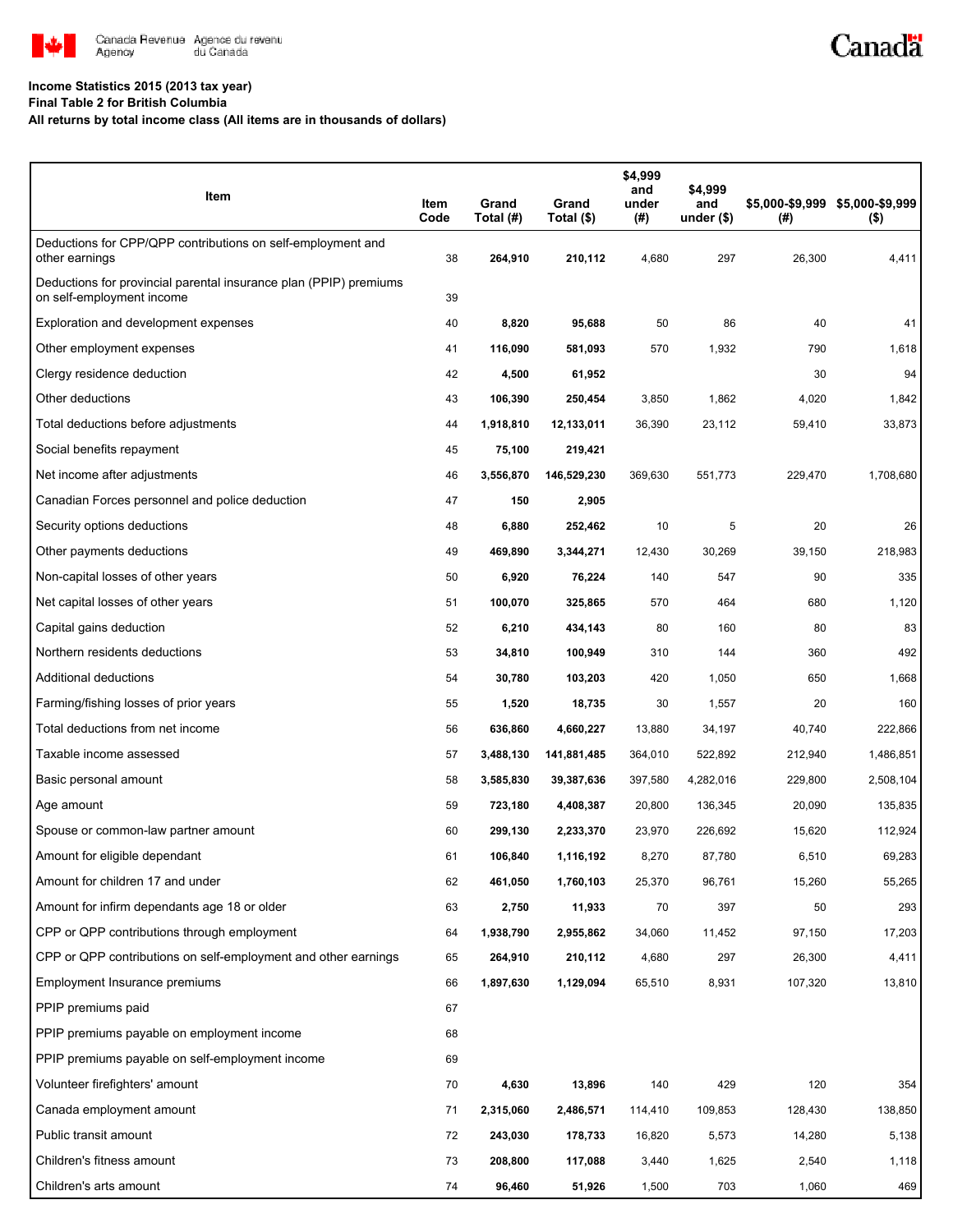

# Canadä

### **Income Statistics 2015 (2013 tax year)**

**Final Table 2 for British Columbia**

**All returns by total income class (All items are in thousands of dollars)**

| Item                                                              | Item<br>Code | Grand<br>Total (#) | Grand<br>Total (\$) | \$4,999<br>and<br>under<br>(#) | \$4,999<br>and<br>under $($)$ | (#)     | \$5,000-\$9,999 \$5,000-\$9,999<br>$($ \$) |
|-------------------------------------------------------------------|--------------|--------------------|---------------------|--------------------------------|-------------------------------|---------|--------------------------------------------|
| Home buyers' amount                                               | 75           | 18,790             | 84,645              | 210                            | 807                           | 130     | 540                                        |
| Pension income amount                                             | 76           | 647,980            | 1,243,967           | 4,890                          | 7,356                         | 8,570   | 14,275                                     |
| Caregiver amount                                                  | 77           | 42,140             | 237,792             | 920                            | 4,958                         | 530     | 2,632                                      |
| Disability amount                                                 | 78           | 103,250            | 794,597             | 4,220                          | 33,512                        | 5,310   | 40,764                                     |
| Disability amount transferred from a dependant                    | 79           | 30,230             | 303,028             | 780                            | 8,581                         | 490     | 5,391                                      |
| Interest paid on student loans                                    | 80           | 79,630             | 48,974              | 840                            | 397                           | 680     | 289                                        |
| Tuition, education, and textbook amounts                          | 81           | 230,210            | 1,314,064           | 50                             | 49                            | 160     | 317                                        |
| Tuition, education, and textbook amounts transferred from a child | 82           | 76,000             | 372,613             | 90                             | 287                           | 110     | 363                                        |
| Amounts transferred from spouse or common-law partner             | 83           | 169,030            | 857,225             | 19,580                         | 94,855                        | 9,760   | 47,731                                     |
| Medical expenses                                                  | 84           | 462,950            | 1,398,109           | 11,280                         | 11,806                        | 12,200  | 15,427                                     |
| Total tax credits on personal amounts                             | 85           | 3,585,870          | 9,407,811           | 397,600                        | 769,721                       | 229,800 | 478,625                                    |
| Allowable charitable donations and government gifts               | 86           | 718,510            | 1,398,317           | 1,390                          | 440                           | 2,070   | 987                                        |
| Eligible cultural and ecological gifts                            | 87           | 740                | 7,125               | 10                             | 5                             |         |                                            |
| Total tax credit on donations and gifts                           | 88           | 716,930            | 392,492             | 1,430                          | 112                           | 2,070   | 262                                        |
| Total federal non-refundable tax credits                          | 89           | 3,585,870          | 9,800,304           | 397,600                        | 769,833                       | 229,800 | 478,887                                    |
| Federal dividend tax credit                                       | 90           | 548,160            | 1,686,014           | 1,590                          | $\overline{4}$                | 1,060   | 16                                         |
| Overseas employment tax credit                                    | 91           | 690                | 6,166               |                                |                               |         |                                            |
| Minimum tax carryover                                             | 92           | 7,370              | 19,293              |                                |                               |         |                                            |
| Basic federal tax                                                 | 93           | 2,209,010          | 16,009,920          | 920                            | 306                           | 2.160   | 714                                        |
| Federal Foreign Tax Credit                                        | 94           | 207,220            | 201,335             | 30                             | 3                             | 90      | 18                                         |
| Federal Political contribution tax credit                         | 95           | 24,830             | 4,072               |                                |                               |         |                                            |
| <b>Investment Tax Credit</b>                                      | 96           | 3,430              | 8,985               |                                |                               |         |                                            |
| Labour-sponsored funds tax credit                                 | 97           | 400                | 211                 |                                |                               |         |                                            |
| Alternative minimum tax payable                                   | 98           | 5,630              | 25,646              |                                |                               |         |                                            |
| Net federal tax                                                   | 99           | 2,200,550          | 15,803,281          | 910                            | 316                           | 2,100   | 717                                        |
| CPP contributions on self-employment                              | 100          | 264,910            | 420,228             | 4,680                          | 593                           | 26,300  | 8,821                                      |
| Social Benefits repayment                                         | 101          | 75,100             | 219,421             |                                |                               |         |                                            |
| Net Provincial Tax                                                | 102          | 2,069,500          | 6,813,575           | 730                            | 105                           | 1,370   | 212                                        |
| Total tax payable                                                 | 103          | 2,347,440          | 23,256,947          | 5,670                          | 1,017                         | 28,280  | 9,759                                      |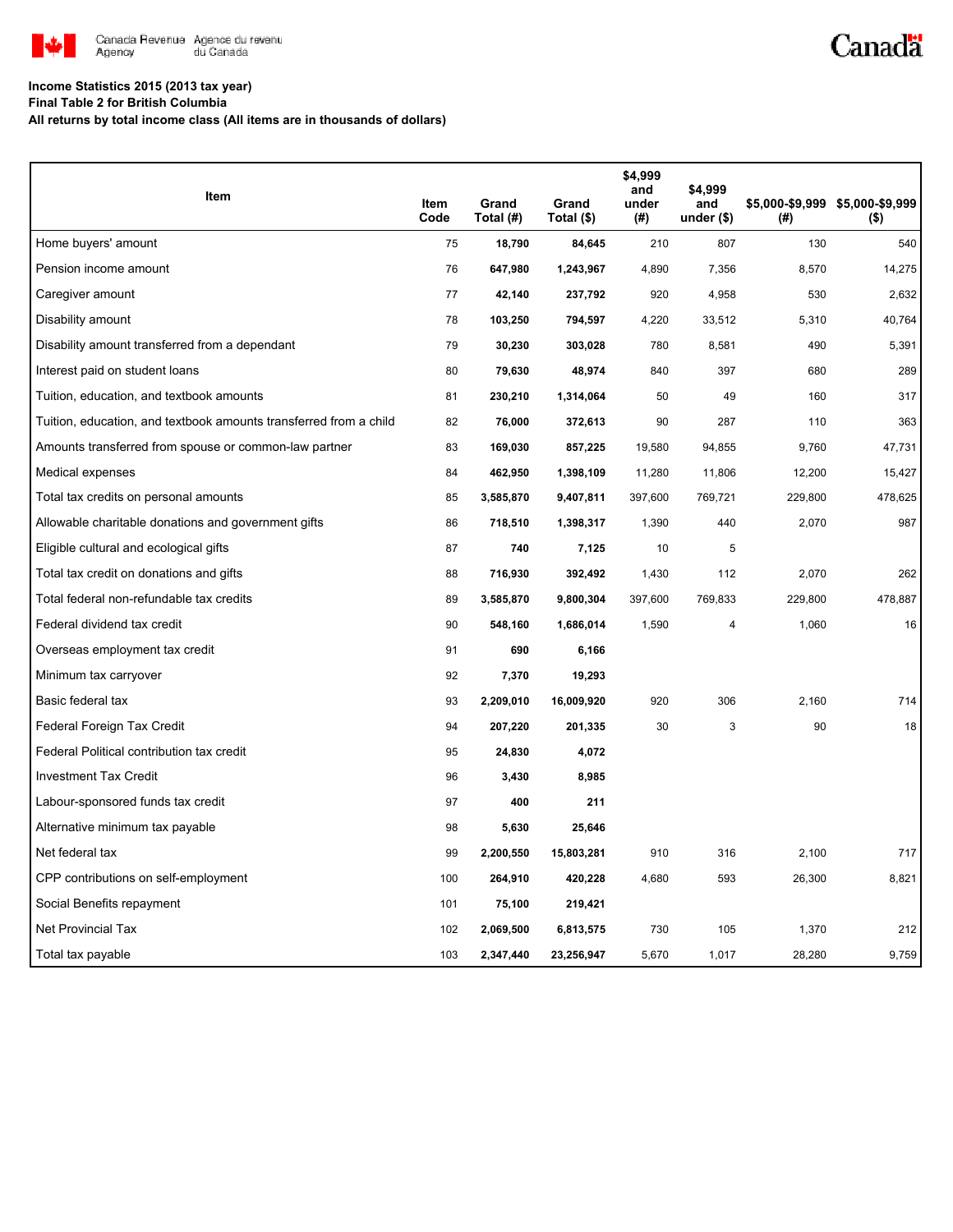| Item                                                                          | Item<br>Code   | (# )    | \$10,000-\$14,999 \$10,000-\$14,999 \$15,000-\$19,999 \$15,000-\$19,999 \$20,000-\$24,999 \$20,000-\$24,999<br>$($ \$) | (# )    | $($ \$)   | (# )    | $($ \$)   |
|-------------------------------------------------------------------------------|----------------|---------|------------------------------------------------------------------------------------------------------------------------|---------|-----------|---------|-----------|
| Number of taxable returns                                                     | $\mathbf{1}$   | 75,740  |                                                                                                                        | 119,340 |           | 169.310 |           |
| Number of non-taxable returns                                                 | $\overline{c}$ | 264,770 |                                                                                                                        | 207,350 |           | 96,540  |           |
| Total number of returns                                                       | 3              | 340,510 |                                                                                                                        | 326,690 |           | 265,840 |           |
| Employment income                                                             | 4              | 146,750 | 1,401,962                                                                                                              | 140,400 | 1,915,531 | 137,740 | 2,491,678 |
| Commissions (from employment)                                                 | 5              | 3,480   | 6,189                                                                                                                  | 4,030   | 10,749    | 4,370   | 16,950    |
| Other employment income                                                       | 6              | 17,580  | 62,530                                                                                                                 | 17,970  | 72,259    | 21,860  | 90,872    |
| Old Age Security pension (OASP)                                               | $\overline{7}$ | 71,640  | 294,900                                                                                                                | 139,340 | 767,065   | 98,110  | 603,148   |
| CPP or QPP benefits                                                           | 8              | 89,890  | 389,835                                                                                                                | 139,740 | 723,492   | 109,720 | 795,983   |
| Other pensions or superannuation                                              | 9              | 15,200  | 53,004                                                                                                                 | 41,640  | 154,528   | 70,400  | 407,011   |
| Elected split-pension amount                                                  | 10             | 7,590   | 43,345                                                                                                                 | 15,220  | 110,714   | 24,190  | 189,908   |
| Universal Child Care Benefit (UCCB)                                           | 11             | 21,090  | 30,050                                                                                                                 | 17,890  | 26,072    | 14,270  | 20,360    |
| Employment Insurance and other<br>benefits                                    | 12             | 22,910  | 122,157                                                                                                                | 28,010  | 180,451   | 28,170  | 193,987   |
| Taxable amount of dividends from<br>taxable Canadian corporations             | 13             | 21,510  | 31,400                                                                                                                 | 30,480  | 52,751    | 37,150  | 78,361    |
| Interest and other investment income                                          | 14             | 61,650  | 76,273                                                                                                                 | 82,220  | 108,483   | 84,170  | 132,968   |
| Net partnership income (Limited or<br>non-active partners only)               | 15             | 230     | $-446$                                                                                                                 | 290     | $-251$    | 340     | 26        |
| Net rental income                                                             | 16             | 13,600  | 50,713                                                                                                                 | 14,350  | 53,555    | 14,560  | 53,754    |
| Taxable capital gains                                                         | 17             | 13,980  | 18,476                                                                                                                 | 19,500  | 27,057    | 24,030  | 36,154    |
| Registered retirement savings plan<br>income (RRSP)                           | 18             | 15,520  | 57,244                                                                                                                 | 17,980  | 72,091    | 20,680  | 93,218    |
| Other income                                                                  | 19             | 35,430  | 92,305                                                                                                                 | 37,420  | 88,286    | 38,720  | 87,762    |
| Net business income                                                           | 20             | 43,450  | 349,889                                                                                                                | 35,210  | 342,608   | 29,290  | 336,324   |
| Net professional income                                                       | 21             | 3,710   | 26,414                                                                                                                 | 3,210   | 27,144    | 2,800   | 29,461    |
| Net commission income                                                         | 22             | 3,880   | 22,820                                                                                                                 | 3,460   | 24,549    | 3,020   | 26,340    |
| Net farming income                                                            | 23             | 1,910   | $-1,796$                                                                                                               | 1,920   | $-3,409$  | 1,960   | $-1,506$  |
| Net fishing income                                                            | 24             | 460     | 2,022                                                                                                                  | 510     | 3,635     | 550     | 5,149     |
| Workers' compensation benefits                                                | 25             | 4,030   | 14,325                                                                                                                 | 5,770   | 26,094    | 7,440   | 42,762    |
| Social assistance payments                                                    | 26             | 78,430  | 682,920                                                                                                                | 29,830  | 169,327   | 6,680   | 51,311    |
| Net federal supplements                                                       | 27             | 54,430  | 362,712                                                                                                                | 109,460 | 729,863   | 49,050  | 158,723   |
| Total income assessed                                                         | 28             | 340,510 | 4,195,451                                                                                                              | 326,690 | 5,691,072 | 265,840 | 5,950,753 |
| Registered pension plan contributions<br>(RPP)                                | 29             | 4,030   | 2,324                                                                                                                  | 6,370   | 4,701     | 10,090  | 9,639     |
| RRSP deduction                                                                | 30             | 8,580   | 11,841                                                                                                                 | 15,690  | 26,294    | 22,630  | 44,842    |
| Deduction for elected split-pension<br>amount                                 | 31             | 480     | 685                                                                                                                    | 1,390   | 2,288     | 4,960   | 10,197    |
| Annual union, professional, or like<br>dues                                   | 32             | 22,970  | 4,882                                                                                                                  | 24,660  | 6,279     | 27,810  | 8,500     |
| Child care expenses                                                           | 33             | 5,730   | 13,105                                                                                                                 | 6,940   | 17,809    | 7,840   | 23,158    |
| Business investment loss                                                      | 34             | 50      | 1,000                                                                                                                  | 60      | 1,426     | 90      | 1,753     |
| Moving expenses                                                               | 35             | 1,000   | 1,388                                                                                                                  | 1,230   | 1,922     | 1,340   | 2,360     |
| Support payments made                                                         | 36             | 90      | 312                                                                                                                    | 140     | 489       | 190     | 774       |
| Carrying charges and interest<br>expenses                                     | 37             | 13,230  | 9,027                                                                                                                  | 23,020  | 13,602    | 31,240  | 18,779    |
| Deductions for CPP/QPP contributions<br>on self-employment and other earnings | 38             | 41,130  | 13,979                                                                                                                 | 32,040  | 15,555    | 26,170  | 16,276    |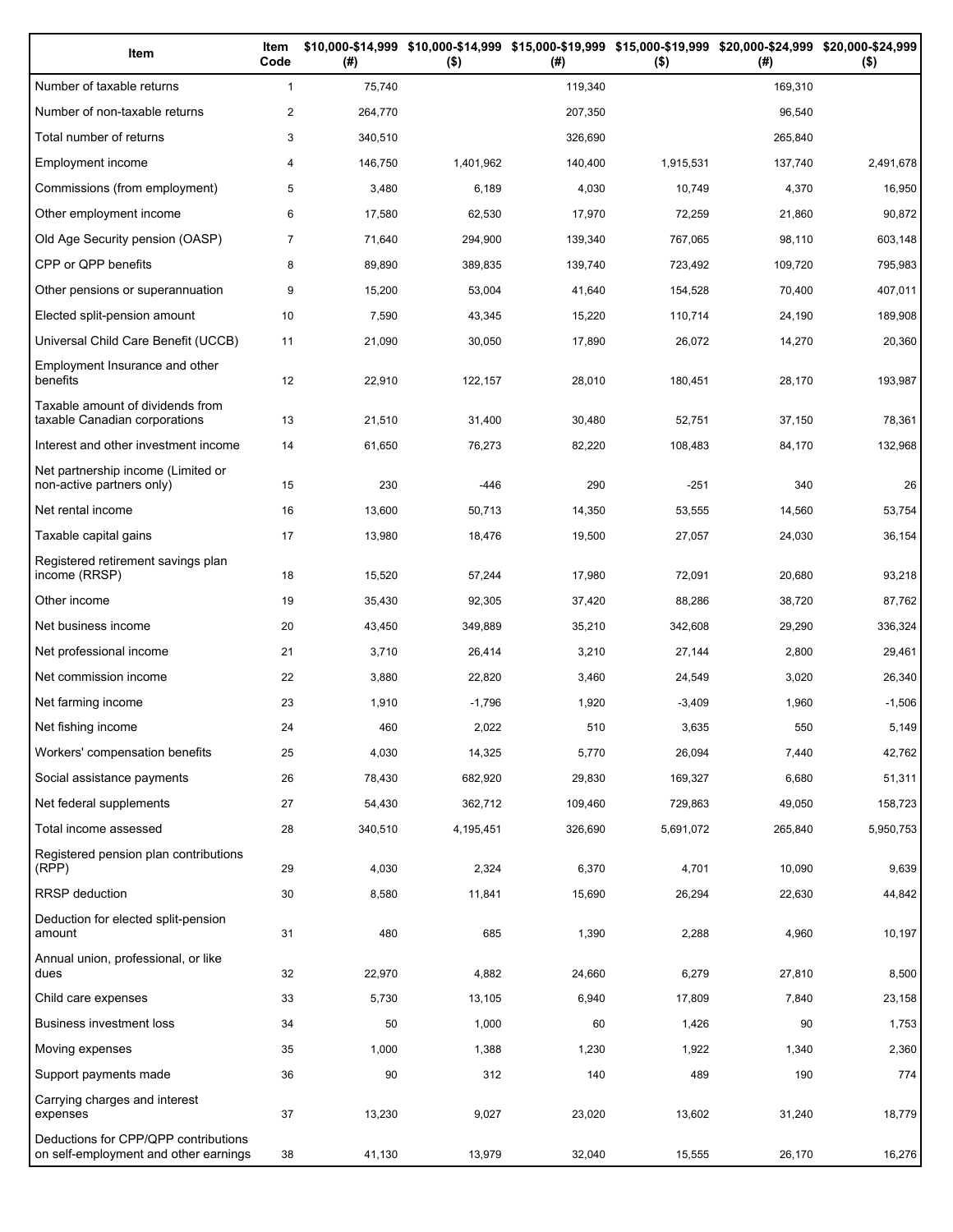| Item                                                                                              | Item<br>Code | (#)     | \$10,000-\$14,999 \$10,000-\$14,999 \$15,000-\$19,999 \$15,000-\$19,999 \$20,000-\$24,999 \$20,000-\$24,999<br>$($ \$) | (#)     | $($ \$)   | (#)     | $($ \$)   |
|---------------------------------------------------------------------------------------------------|--------------|---------|------------------------------------------------------------------------------------------------------------------------|---------|-----------|---------|-----------|
| Deductions for provincial parental<br>insurance plan (PPIP) premiums on<br>self-employment income | 39           |         |                                                                                                                        |         |           |         |           |
| Exploration and development expenses                                                              | 40           | 60      | 81                                                                                                                     | 80      | 83        | 140     | 105       |
| Other employment expenses                                                                         | 41           | 1,360   | 2,721                                                                                                                  | 2,170   | 4,567     | 3,040   | 7,027     |
| Clergy residence deduction                                                                        | 42           | 50      | 257                                                                                                                    | 100     | 473       | 130     | 787       |
| Other deductions                                                                                  | 43           | 6,260   | 3,590                                                                                                                  | 8,300   | 5,003     | 9,350   | 4,697     |
| Total deductions before adjustments                                                               | 44           | 88,080  | 65,413                                                                                                                 | 96,420  | 100,701   | 108,900 | 149,082   |
| Social benefits repayment                                                                         | 45           |         |                                                                                                                        |         |           |         |           |
| Net income after adjustments                                                                      | 46           | 340,330 | 4,132,103                                                                                                              | 326,580 | 5,591,936 | 265,760 | 5,803,048 |
| Canadian Forces personnel and police<br>deduction                                                 | 47           |         |                                                                                                                        |         |           |         |           |
| Security options deductions                                                                       | 48           | 40      | 33                                                                                                                     | 70      | 73        | 90      | 107       |
| Other payments deductions                                                                         | 49           | 126,980 | 1,060,125                                                                                                              | 129,060 | 925,288   | 60,710  | 252,846   |
| Non-capital losses of other years                                                                 | 50           | 600     | 1,104                                                                                                                  | 950     | 3,146     | 840     | 3,594     |
| Net capital losses of other years                                                                 | 51           | 1,340   | 2,021                                                                                                                  | 2,660   | 3,552     | 4,580   | 5,249     |
| Capital gains deduction                                                                           | 52           | 100     | 110                                                                                                                    | 150     | 361       | 150     | 419       |
| Northern residents deductions                                                                     | 53           | 780     | 1,433                                                                                                                  | 1,280   | 2,946     | 1,650   | 3,821     |
| Additional deductions                                                                             | 54           | 1,550   | 3,154                                                                                                                  | 3,140   | 6,488     | 4,960   | 11,446    |
| Farming/fishing losses of prior years                                                             | 55           | 80      | 227                                                                                                                    | 120     | 422       | 140     | 625       |
| Total deductions from net income                                                                  | 56           | 130,360 | 1,068,210                                                                                                              | 134,540 | 942,276   | 69,230  | 278,117   |
| Taxable income assessed                                                                           | 57           | 299,060 | 3,064,998                                                                                                              | 323,280 | 4,650,599 | 265,180 | 5,525,582 |
| Basic personal amount                                                                             | 58           | 340,510 | 3,740,639                                                                                                              | 326,690 | 3,595,760 | 265,840 | 2,927,974 |
| Age amount                                                                                        | 59           | 72,070  | 492,897                                                                                                                | 139,480 | 955,504   | 98,220  | 673,032   |
| Spouse or common-law partner<br>amount                                                            | 60           | 22,970  | 149,854                                                                                                                | 26,080  | 180,166   | 24,330  | 167,345   |
| Amount for eligible dependant                                                                     | 61           | 12,610  | 135,344                                                                                                                | 11,020  | 117,117   | 8,660   | 91,198    |
| Amount for children 17 and under                                                                  | 62           | 25,600  | 92,882                                                                                                                 | 26,300  | 100,098   | 24,980  | 93,202    |
| Amount for infirm dependants age 18<br>or older                                                   | 63           | 110     | 621                                                                                                                    | 120     | 527       | 160     | 689       |
| CPP or QPP contributions through<br>employment                                                    | 64           | 125,510 | 44,339                                                                                                                 | 128,530 | 70,241    | 128,320 | 98,790    |
| CPP or QPP contributions on<br>self-employment and other earnings                                 | 65           | 41,130  | 13,979                                                                                                                 | 32,040  | 15,555    | 26,170  | 16,276    |
| Employment Insurance premiums                                                                     | 66           | 125,140 | 24,558                                                                                                                 | 125,920 | 33,942    | 124,580 | 43,923    |
| PPIP premiums paid                                                                                | 67           |         |                                                                                                                        |         |           |         |           |
| PPIP premiums payable on<br>employment income                                                     | 68           |         |                                                                                                                        |         |           |         |           |
| PPIP premiums payable on<br>self-employment income                                                | 69           |         |                                                                                                                        |         |           |         |           |
| Volunteer firefighters' amount                                                                    | 70           | 170     | 501                                                                                                                    | 180     | 531       | 210     | 630       |
| Canada employment amount                                                                          | 71           | 152,020 | 163,989                                                                                                                | 146,920 | 159,792   | 149,320 | 160,498   |
| Public transit amount                                                                             | 72           | 18,240  | 7,340                                                                                                                  | 18,990  | 9,540     | 18,690  | 12,017    |
| Children's fitness amount                                                                         | 73           | 4,200   | 1,929                                                                                                                  | 5,660   | 2,634     | 7,220   | 3,487     |
| Children's arts amount                                                                            | 74           | 1,740   | 817                                                                                                                    | 2,470   | 1,198     | 3,130   | 1,566     |
| Home buyers' amount                                                                               | 75           | 300     | 1,202                                                                                                                  | 520     | 2,116     | 670     | 2,824     |
| Pension income amount                                                                             | 76           | 21,140  | 34,374                                                                                                                 | 52,400  | 89,468    | 84,000  | 159,566   |
| Caregiver amount                                                                                  | 77           | 1,030   | 4,891                                                                                                                  | 1,620   | 7,915     | 2,310   | 11,519    |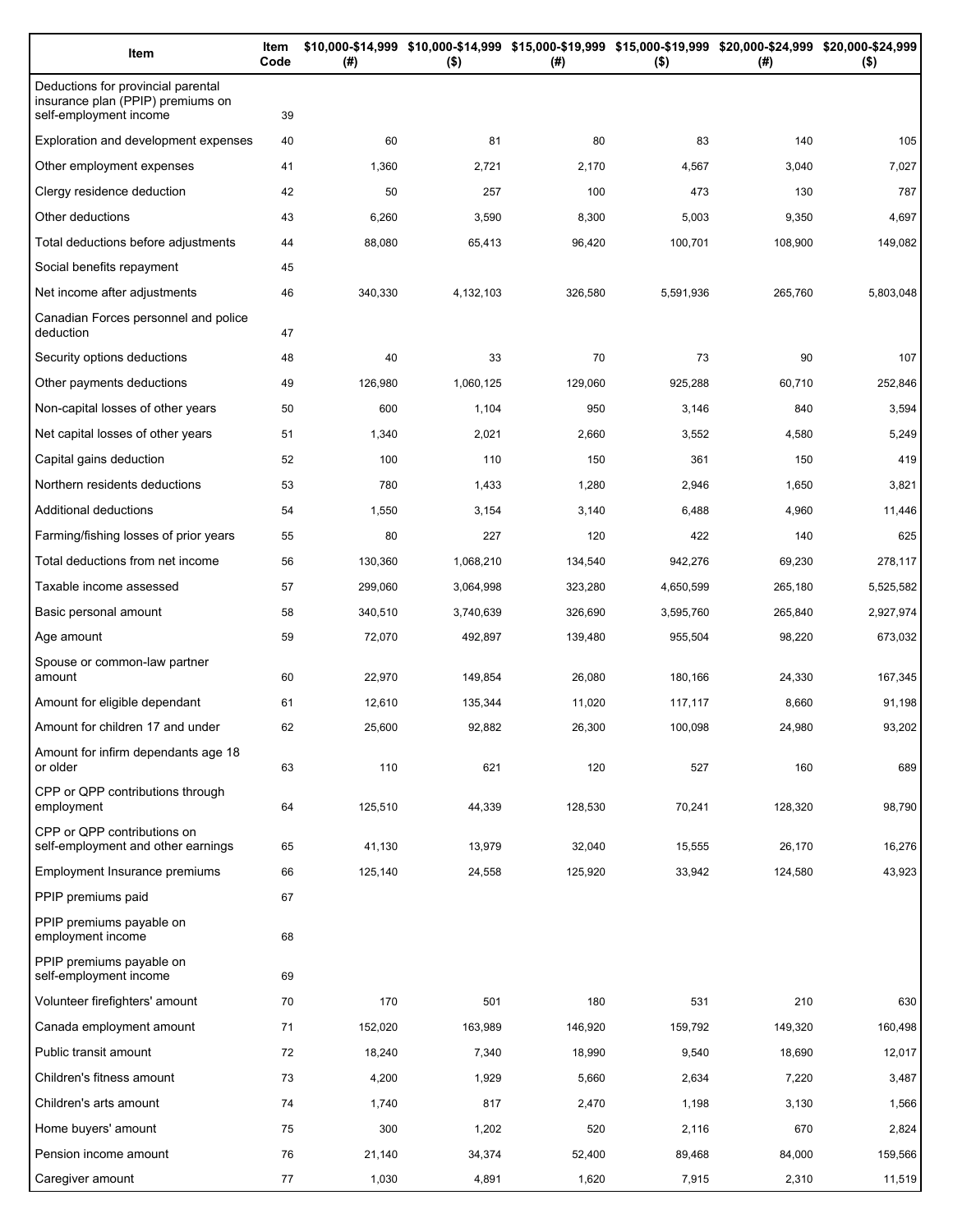| Item                                                                 | Item<br>Code | (#)     | \$10,000-\$14,999 \$10,000-\$14,999 \$15,000-\$19,999 \$15,000-\$19,999 \$20,000-\$24,999 \$20,000-\$24,999<br>$($ \$) | (#)     | $($ \$)        | (# )    | $($ \$) |
|----------------------------------------------------------------------|--------------|---------|------------------------------------------------------------------------------------------------------------------------|---------|----------------|---------|---------|
| Disability amount                                                    | 78           | 15,440  | 118,545                                                                                                                | 12,070  | 92,662         | 11,940  | 91,498  |
| Disability amount transferred from a<br>dependant                    | 79           | 960     | 10,611                                                                                                                 | 1,050   | 10,577         | 1,300   | 12,306  |
| Interest paid on student loans                                       | 80           | 1,800   | 726                                                                                                                    | 4,000   | 1,935          | 5,380   | 2,684   |
| Tuition, education, and textbook<br>amounts                          | 81           | 19,940  | 20,276                                                                                                                 | 37,790  | 131,280        | 29,400  | 171,250 |
| Tuition, education, and textbook<br>amounts transferred from a child | 82           | 370     | 737                                                                                                                    | 1,240   | 4,387          | 2,150   | 9,166   |
| Amounts transferred from spouse or<br>common-law partner             | 83           | 28,980  | 166,856                                                                                                                | 22,230  | 118,218        | 17,580  | 91,904  |
| Medical expenses                                                     | 84           | 23,210  | 31,369                                                                                                                 | 37,620  | 66,612         | 58,090  | 119,560 |
| Total tax credits on personal amounts                                | 85           | 340,510 | 788,901                                                                                                                | 326,690 | 865,177        | 265,840 | 744,449 |
| Allowable charitable donations and<br>government gifts               | 86           | 7,340   | 3,380                                                                                                                  | 17,040  | 10,778         | 33,260  | 23,387  |
| Eligible cultural and ecological gifts                               | 87           | 20      | 4                                                                                                                      | 60      | 46             | 50      | 41      |
| Total tax credit on donations and gifts                              | 88           | 7,310   | 863                                                                                                                    | 16,960  | 2,838          | 33,080  | 6,155   |
| Total federal non-refundable tax credits                             | 89           | 340,510 | 789,763                                                                                                                | 326,690 | 868,015        | 265,840 | 750,604 |
| Federal dividend tax credit                                          | 90           | 6,840   | 593                                                                                                                    | 13,130  | 2,402          | 25,880  | 5,912   |
| Overseas employment tax credit                                       | 91           |         |                                                                                                                        | 10      | $\overline{2}$ | 10      | 8       |
| Minimum tax carryover                                                | 92           |         |                                                                                                                        | 110     | 53             | 220     | 149     |
| Basic federal tax                                                    | 93           | 45,690  | 8,819                                                                                                                  | 105,530 | 58,994         | 158,990 | 137,178 |
| Federal Foreign Tax Credit                                           | 94           | 1,210   | 94                                                                                                                     | 3,450   | 336            | 7,370   | 759     |
| Federal Political contribution tax credit                            | 95           | 70      | 5                                                                                                                      | 230     | 24             | 750     | 80      |
| <b>Investment Tax Credit</b>                                         | 96           |         |                                                                                                                        | 20      | 6              | 50      | 20      |
| Labour-sponsored funds tax credit                                    | 97           |         |                                                                                                                        |         |                |         |         |
| Alternative minimum tax payable                                      | 98           |         |                                                                                                                        |         |                |         |         |
| Net federal tax                                                      | 99           | 45,150  | 8,760                                                                                                                  | 104,840 | 58,676         | 157,980 | 136,351 |
| CPP contributions on self-employment                                 | 100          | 41,130  | 27,958                                                                                                                 | 32,030  | 31,109         | 26,170  | 32,552  |
| Social Benefits repayment                                            | 101          |         |                                                                                                                        |         |                |         |         |
| <b>Net Provincial Tax</b>                                            | 102          | 1,890   | 479                                                                                                                    | 17,120  | 1,332          | 129,140 | 26,168  |
| Total tax payable                                                    | 103          | 75,740  | 37,223                                                                                                                 | 119,340 | 91,143         | 169,310 | 195,100 |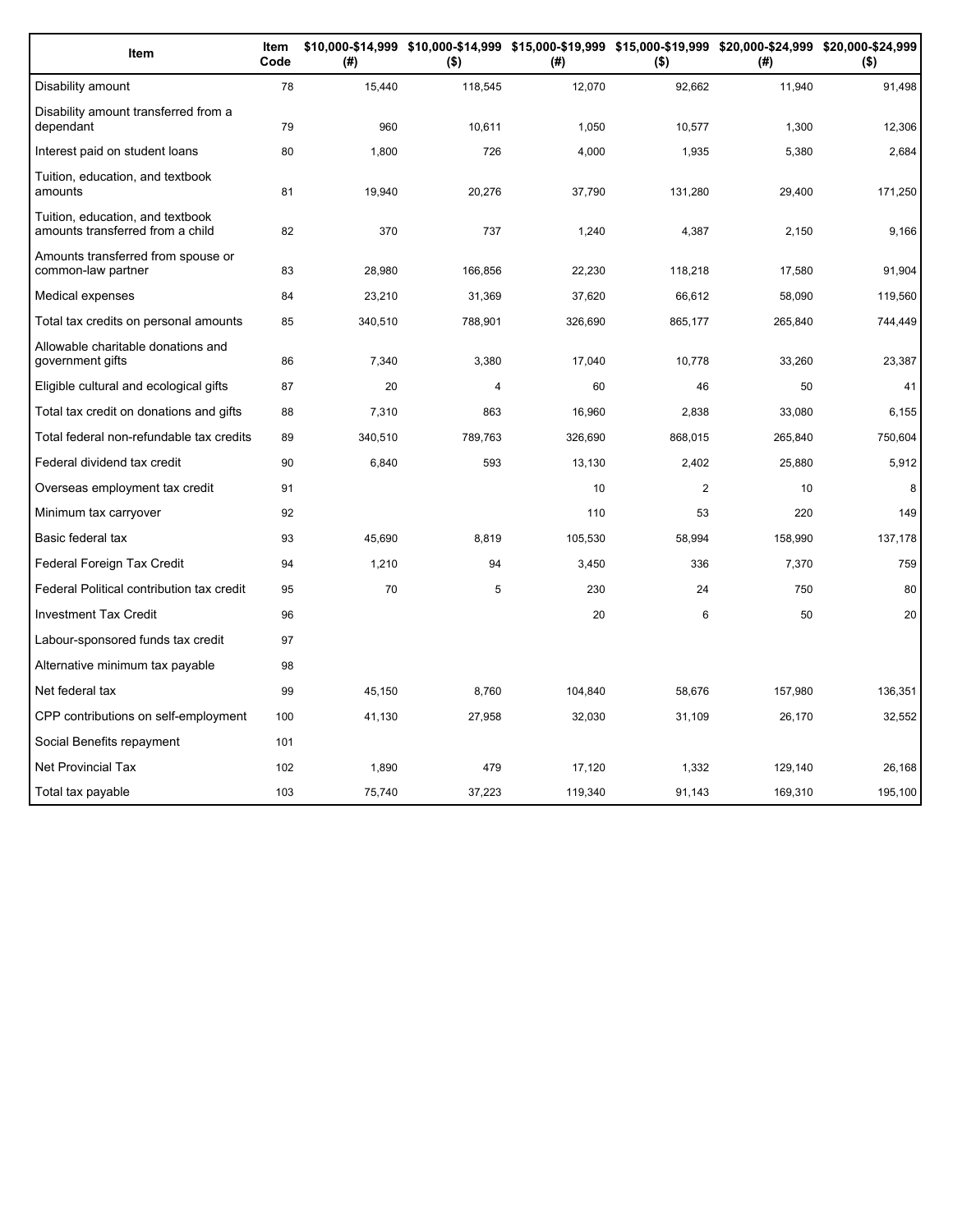| Item                                                                          | Item<br>Code   | (# )    | \$25,000-\$29,999 \$25,000-\$29,999<br>$($ \$) | (#)     | \$30,000-\$34,999 \$30,000-\$34,999 \$35,000-\$39,999 \$35,000-\$39,999<br>$($ \$) | (# )    | $($ \$)   |
|-------------------------------------------------------------------------------|----------------|---------|------------------------------------------------|---------|------------------------------------------------------------------------------------|---------|-----------|
| Number of taxable returns                                                     | $\mathbf{1}$   | 179,500 |                                                | 184,470 |                                                                                    | 184,260 |           |
| Number of non-taxable returns                                                 | $\overline{2}$ | 33,850  |                                                | 15,720  |                                                                                    | 8,850   |           |
| Total number of returns                                                       | 3              | 213,350 |                                                | 200,190 |                                                                                    | 193,110 |           |
| Employment income                                                             | 4              | 130,130 | 2,920,998                                      | 129,450 | 3,493,215                                                                          | 128,350 | 4,058,887 |
| Commissions (from employment)                                                 | 5              | 4,400   | 23,119                                         | 4,660   | 28,829                                                                             | 4,560   | 33,074    |
| Other employment income                                                       | 6              | 24,950  | 105,483                                        | 26,540  | 106,663                                                                            | 27,500  | 99,568    |
| Old Age Security pension (OASP)                                               | $\overline{7}$ | 62,100  | 380,285                                        | 54,900  | 338,236                                                                            | 50,790  | 313,208   |
| CPP or QPP benefits                                                           | 8              | 73,610  | 563,786                                        | 66,300  | 526,113                                                                            | 62,500  | 497,793   |
| Other pensions or superannuation                                              | 9              | 54,740  | 525,578                                        | 51,930  | 676,093                                                                            | 50,990  | 823,591   |
| Elected split-pension amount                                                  | 10             | 13,740  | 132,326                                        | 13,600  | 155,651                                                                            | 16,710  | 200,873   |
| Universal Child Care Benefit (UCCB)                                           | 11             | 12,460  | 17,469                                         | 10,980  | 15,228                                                                             | 9,950   | 13,959    |
| Employment Insurance and other<br>benefits                                    | 12             | 27,770  | 200,036                                        | 26,300  | 184,759                                                                            | 23,480  | 160,374   |
| Taxable amount of dividends from<br>taxable Canadian corporations             | 13             | 33,710  | 107,891                                        | 33,810  | 138,558                                                                            | 37,210  | 198,107   |
| Interest and other investment income                                          | 14             | 66,890  | 119,855                                        | 63,200  | 118,806                                                                            | 63,620  | 118,616   |
| Net partnership income (Limited or<br>non-active partners only)               | 15             | 320     | $-266$                                         | 340     | $-422$                                                                             | 370     | $-98$     |
| Net rental income                                                             | 16             | 13,450  | 47,451                                         | 12,840  | 43,618                                                                             | 13,280  | 42,817    |
| Taxable capital gains                                                         | 17             | 21,540  | 39,309                                         | 21,070  | 42,979                                                                             | 22,310  | 46,236    |
| Registered retirement savings plan<br>income (RRSP)                           | 18             | 19,660  | 95,444                                         | 20,200  | 105,328                                                                            | 21,330  | 117,129   |
| Other income                                                                  | 19             | 33,660  | 79,328                                         | 32,360  | 78,807                                                                             | 33,290  | 85,074    |
| Net business income                                                           | 20             | 23,500  | 314,829                                        | 20,130  | 288,383                                                                            | 17,980  | 270,660   |
| Net professional income                                                       | 21             | 2,320   | 28,037                                         | 2,160   | 30,106                                                                             | 2,160   | 31,655    |
| Net commission income                                                         | 22             | 2,680   | 28,808                                         | 2,390   | 28,459                                                                             | 2,160   | 27,725    |
| Net farming income                                                            | 23             | 1,610   | -889                                           | 1,550   | $-395$                                                                             | 1,520   | -625      |
| Net fishing income                                                            | 24             | 480     | 5,983                                          | 350     | 5,180                                                                              | 270     | 4,838     |
| Workers' compensation benefits                                                | 25             | 7,700   | 52,828                                         | 8,010   | 63,464                                                                             | 8,000   | 69,224    |
| Social assistance payments                                                    | 26             | 2,760   | 18,557                                         | 1,470   | 9,236                                                                              | 850     | 4,941     |
| Net federal supplements                                                       | 27             | 10,580  | 38,318                                         | 4,510   | 16,232                                                                             | 2,480   | 7,955     |
| Total income assessed                                                         | 28             | 213,350 | 5,853,449                                      | 200,190 | 6,503,893                                                                          | 193,110 | 7,235,270 |
| Registered pension plan contributions<br>(RPP)                                | 29             | 14,750  | 18,274                                         | 20,770  | 32,401                                                                             | 28,560  | 55,303    |
| RRSP deduction                                                                | 30             | 29,000  | 65,088                                         | 35,720  | 89,323                                                                             | 42,120  | 115,339   |
| Deduction for elected split-pension<br>amount                                 | 31             | 11,770  | 43,515                                         | 13,710  | 76,768                                                                             | 14,530  | 90,456    |
| Annual union, professional, or like<br>dues                                   | 32             | 31,750  | 12,040                                         | 36,320  | 16,567                                                                             | 41,730  | 22,311    |
| Child care expenses                                                           | 33             | 8,640   | 28,610                                         | 8,950   | 32,926                                                                             | 8,850   | 36,041    |
| Business investment loss                                                      | 34             | 60      | 649                                            | 90      | 2,433                                                                              | 70      | 1,616     |
| Moving expenses                                                               | 35             | 1,290   | 2,822                                          | 1,190   | 2,977                                                                              | 1,090   | 3,031     |
| Support payments made                                                         | 36             | 200     | 840                                            | 240     | 1,203                                                                              | 260     | 1,512     |
| Carrying charges and interest<br>expenses                                     | 37             | 29,550  | 21,299                                         | 30,960  | 24,499                                                                             | 32,480  | 27,446    |
| Deductions for CPP/QPP contributions<br>on self-employment and other earnings | 38             | 21,150  | 16,100                                         | 17,750  | 15,321                                                                             | 15,490  | 14,692    |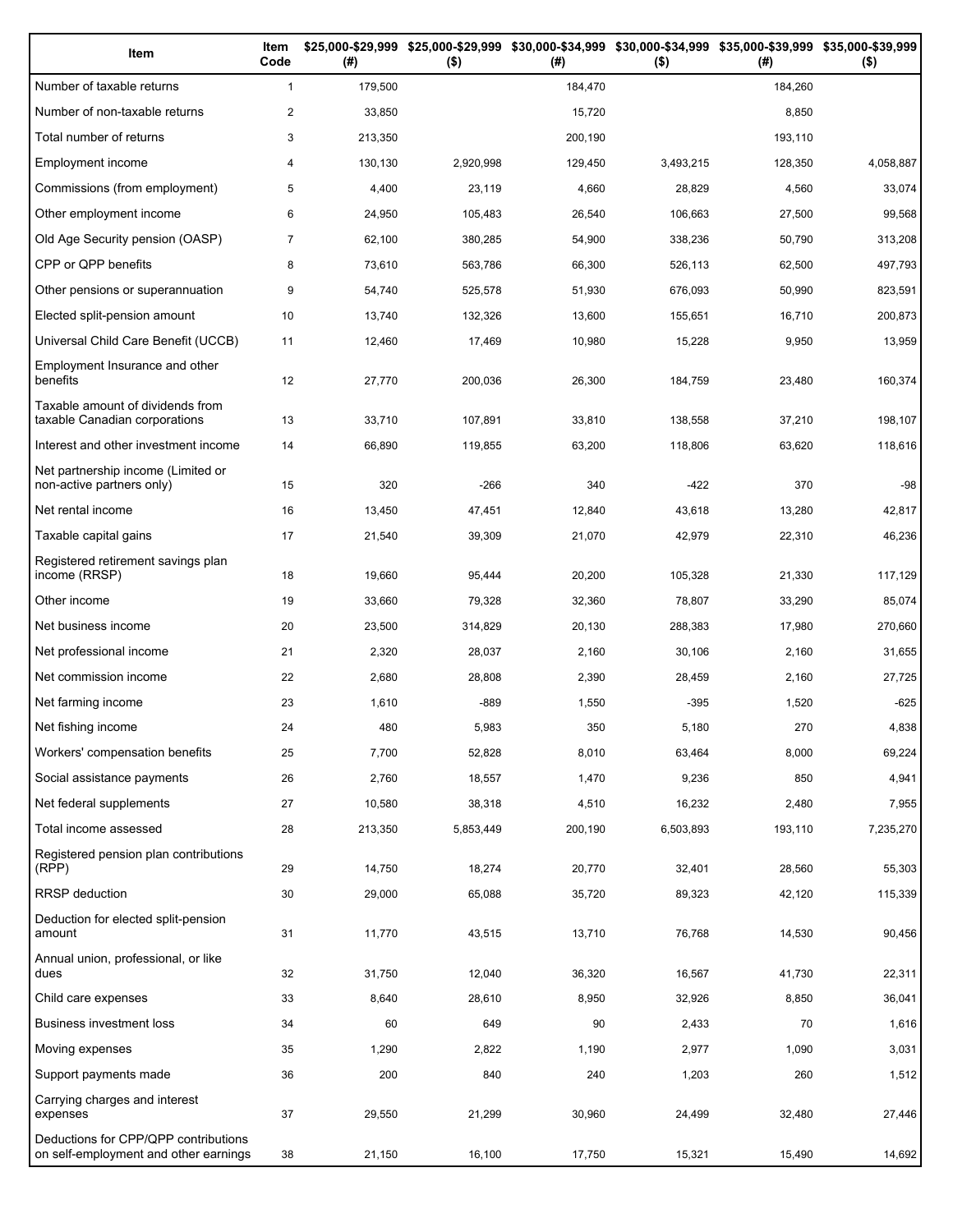| Item                                                                                              | Item<br>Code | (#)     | $($ \$)   | \$25,000-\$29,999 \$25,000-\$29,999 \$30,000-\$34,999 \$30,000-\$34,999 \$35,000-\$39,999 \$35,000-\$39,999<br>(#) | $($ \$)   | (#)     | $($ \$)   |
|---------------------------------------------------------------------------------------------------|--------------|---------|-----------|--------------------------------------------------------------------------------------------------------------------|-----------|---------|-----------|
| Deductions for provincial parental<br>insurance plan (PPIP) premiums on<br>self-employment income | 39           |         |           |                                                                                                                    |           |         |           |
| Exploration and development expenses                                                              | 40           | 190     | 284       | 170                                                                                                                | 328       | 200     | 360       |
| Other employment expenses                                                                         | 41           | 3,880   | 9,710     | 4,700                                                                                                              | 12,774    | 5,350   | 16,402    |
| Clergy residence deduction                                                                        | 42           | 190     | 1,421     | 290                                                                                                                | 2,340     | 300     | 2,628     |
| Other deductions                                                                                  | 43           | 8,790   | 4,507     | 8,640                                                                                                              | 4,370     | 8,360   | 4,802     |
| Total deductions before adjustments                                                               | 44           | 112,620 | 225,288   | 118,110                                                                                                            | 314,341   | 124,580 | 392,047   |
| Social benefits repayment                                                                         | 45           |         |           |                                                                                                                    |           |         |           |
| Net income after adjustments                                                                      | 46           | 213,310 | 5,628,829 | 200,140                                                                                                            | 6,191,134 | 193,070 | 6,844,299 |
| Canadian Forces personnel and police<br>deduction                                                 | 47           |         |           |                                                                                                                    |           |         |           |
| Security options deductions                                                                       | 48           | 90      | 106       | 110                                                                                                                | 190       | 90      | 164       |
| Other payments deductions                                                                         | 49           | 20,210  | 109,702   | 13,610                                                                                                             | 88,933    | 11,090  | 82,120    |
| Non-capital losses of other years                                                                 | 50           | 770     | 4,245     | 620                                                                                                                | 3,972     | 500     | 4,254     |
| Net capital losses of other years                                                                 | 51           | 5,220   | 6,954     | 5,600                                                                                                              | 8,596     | 6,270   | 9,233     |
| Capital gains deduction                                                                           | 52           | 180     | 764       | 190                                                                                                                | 1,048     | 200     | 1,299     |
| Northern residents deductions                                                                     | 53           | 1,730   | 4,224     | 1,710                                                                                                              | 4,342     | 1,710   | 4,281     |
| Additional deductions                                                                             | 54           | 3,370   | 8,876     | 2,750                                                                                                              | 7,709     | 2,410   | 6,269     |
| Farming/fishing losses of prior years                                                             | 55           | 110     | 788       | 120                                                                                                                | 949       | 100     | 692       |
| Total deductions from net income                                                                  | 56           | 30,000  | 135,680   | 23,560                                                                                                             | 115,784   | 21,440  | 108,331   |
| Taxable income assessed                                                                           | 57           | 213,010 | 5,493,502 | 199,870                                                                                                            | 6,075,605 | 192,820 | 6,736,302 |
| Basic personal amount                                                                             | 58           | 213,350 | 2,350,474 | 200,190                                                                                                            | 2,206,546 | 193,110 | 2,129,028 |
| Age amount                                                                                        | 59           | 62,190  | 426,133   | 55,000                                                                                                             | 376,774   | 50,870  | 333,307   |
| Spouse or common-law partner<br>amount                                                            | 60           | 19,390  | 135,971   | 15,950                                                                                                             | 114,965   | 13,930  | 100,088   |
| Amount for eligible dependant                                                                     | 61           | 7,640   | 79,829    | 7,070                                                                                                              | 73,428    | 6,630   | 68,469    |
| Amount for children 17 and under                                                                  | 62           | 24,400  | 90,142    | 24,320                                                                                                             | 89,678    | 24,110  | 89,272    |
| Amount for infirm dependants age 18<br>or older                                                   | 63           | 170     | 790       | 160                                                                                                                | 661       | 220     | 935       |
| CPP or QPP contributions through<br>employment                                                    | 64           | 121,840 | 121,126   | 121,600                                                                                                            | 148,981   | 121,150 | 176,785   |
| CPP or QPP contributions on<br>self-employment and other earnings                                 | 65           | 21,150  | 16,100    | 17,750                                                                                                             | 15,321    | 15,490  | 14,692    |
| Employment Insurance premiums                                                                     | 66           | 118,740 | 51,781    | 117,910                                                                                                            | 61,452    | 117,080 | 70,997    |
| PPIP premiums paid                                                                                | 67           |         |           |                                                                                                                    |           |         |           |
| PPIP premiums payable on<br>employment income                                                     | 68           |         |           |                                                                                                                    |           |         |           |
| PPIP premiums payable on<br>self-employment income                                                | 69           |         |           |                                                                                                                    |           |         |           |
| Volunteer firefighters' amount                                                                    | 70           | 220     | 651       | 250                                                                                                                | 762       | 280     | 840       |
| Canada employment amount                                                                          | 71           | 144,330 | 153,655   | 144,920                                                                                                            | 153,955   | 144,620 | 153,462   |
| Public transit amount                                                                             | 72           | 17,030  | 12,874    | 16,460                                                                                                             | 13,351    | 15,280  | 13,179    |
| Children's fitness amount                                                                         | 73           | 8,440   | 4,066     | 9,670                                                                                                              | 4,763     | 10,380  | 5,072     |
| Children's arts amount                                                                            | 74           | 3,750   | 1,847     | 4,200                                                                                                              | 2,055     | 4,500   | 2,241     |
| Home buyers' amount                                                                               | 75           | 930     | 4,061     | 1,140                                                                                                              | 5,065     | 1,350   | 5,941     |
| Pension income amount                                                                             | 76           | 62,050  | 121,476   | 57,830                                                                                                             | 113,892   | 57,290  | 113,139   |
| Caregiver amount                                                                                  | 77           | 2,740   | 14,623    | 3,140                                                                                                              | 17,382    | 3,310   | 18,837    |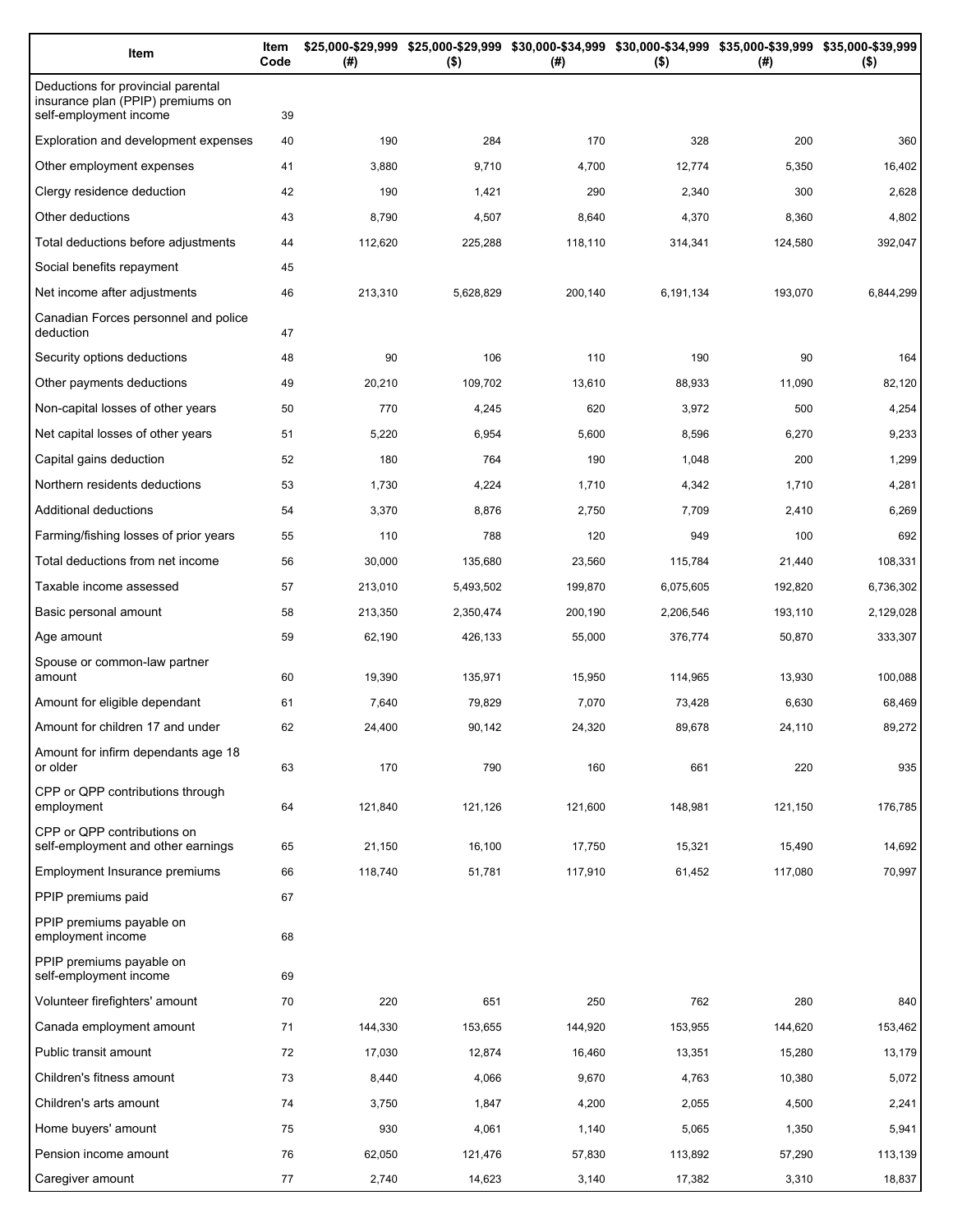| Item                                                                 | Item<br>Code | (#)     | $($ \$) | (#)     | $($ \$) | \$25,000-\$29,999 \$25,000-\$29,999 \$30,000-\$34,999 \$30,000-\$34,999 \$35,000-\$39,999 \$35,000-\$39,999<br>(#) | $($ \$) |
|----------------------------------------------------------------------|--------------|---------|---------|---------|---------|--------------------------------------------------------------------------------------------------------------------|---------|
| Disability amount                                                    | 78           | 10,120  | 77,773  | 8,790   | 67,646  | 7,160                                                                                                              | 55,075  |
| Disability amount transferred from a<br>dependant                    | 79           | 1,510   | 13,950  | 1,760   | 16,527  | 1,970                                                                                                              | 18,467  |
| Interest paid on student loans                                       | 80           | 6,530   | 3,383   | 7,390   | 4,096   | 7,650                                                                                                              | 4,599   |
| Tuition, education, and textbook<br>amounts                          | 81           | 24,270  | 167,001 | 20,410  | 148,916 | 17,090                                                                                                             | 129,137 |
| Tuition, education, and textbook<br>amounts transferred from a child | 82           | 2,930   | 12,947  | 3,620   | 16,609  | 4,020                                                                                                              | 19,021  |
| Amounts transferred from spouse or<br>common-law partner             | 83           | 12,920  | 65,522  | 9,790   | 45,685  | 7,600                                                                                                              | 35,115  |
| Medical expenses                                                     | 84           | 51,540  | 126,098 | 47,600  | 131,351 | 42,080                                                                                                             | 124,767 |
| Total tax credits on personal amounts                                | 85           | 213,350 | 607,857 | 200,190 | 574,489 | 193,110                                                                                                            | 552,389 |
| Allowable charitable donations and<br>government gifts               | 86           | 39,000  | 34,153  | 45,270  | 46,080  | 49,080                                                                                                             | 54,265  |
| Eligible cultural and ecological gifts                               | 87           | 60      | 34      | 60      | 27      | 60                                                                                                                 | 62      |
| Total tax credit on donations and gifts                              | 88           | 38,820  | 9.137   | 45,130  | 12,465  | 48.930                                                                                                             | 14,755  |
| Total federal non-refundable tax credits                             | 89           | 213,350 | 616,994 | 200,190 | 586,955 | 193,110                                                                                                            | 567,144 |
| Federal dividend tax credit                                          | 90           | 28,800  | 10,518  | 31,430  | 15,343  | 36,060                                                                                                             | 23,160  |
| Overseas employment tax credit                                       | 91           |         |         |         |         | 10                                                                                                                 | 15      |
| Minimum tax carryover                                                | 92           | 230     | 224     | 260     | 319     | 270                                                                                                                | 431     |
| Basic federal tax                                                    | 93           | 163,700 | 221,159 | 172,610 | 321,903 | 176,120                                                                                                            | 427,151 |
| Federal Foreign Tax Credit                                           | 94           | 9,580   | 1,106   | 10,910  | 1,512   | 13,110                                                                                                             | 2,031   |
| Federal Political contribution tax credit                            | 95           | 1,010   | 115     | 1,320   | 163     | 1,500                                                                                                              | 194     |
| <b>Investment Tax Credit</b>                                         | 96           | 60      | 40      | 80      | 56      | 70                                                                                                                 | 61      |
| Labour-sponsored funds tax credit                                    | 97           | 10      | 5       | 10      | 5       | 20                                                                                                                 | 10      |
| Alternative minimum tax payable                                      | 98           |         |         |         |         |                                                                                                                    |         |
| Net federal tax                                                      | 99           | 162,880 | 219,917 | 171,950 | 320,184 | 175,560                                                                                                            | 424,876 |
| CPP contributions on self-employment                                 | 100          | 21,150  | 32,201  | 17,750  | 30,643  | 15,490                                                                                                             | 29,384  |
| Social Benefits repayment                                            | 101          |         |         |         |         |                                                                                                                    |         |
| <b>Net Provincial Tax</b>                                            | 102          | 169,750 | 77,405  | 180,120 | 131,568 | 181,440                                                                                                            | 172,097 |
| Total tax payable                                                    | 103          | 179.500 | 329.555 | 184.470 | 482.435 | 184.260                                                                                                            | 626,393 |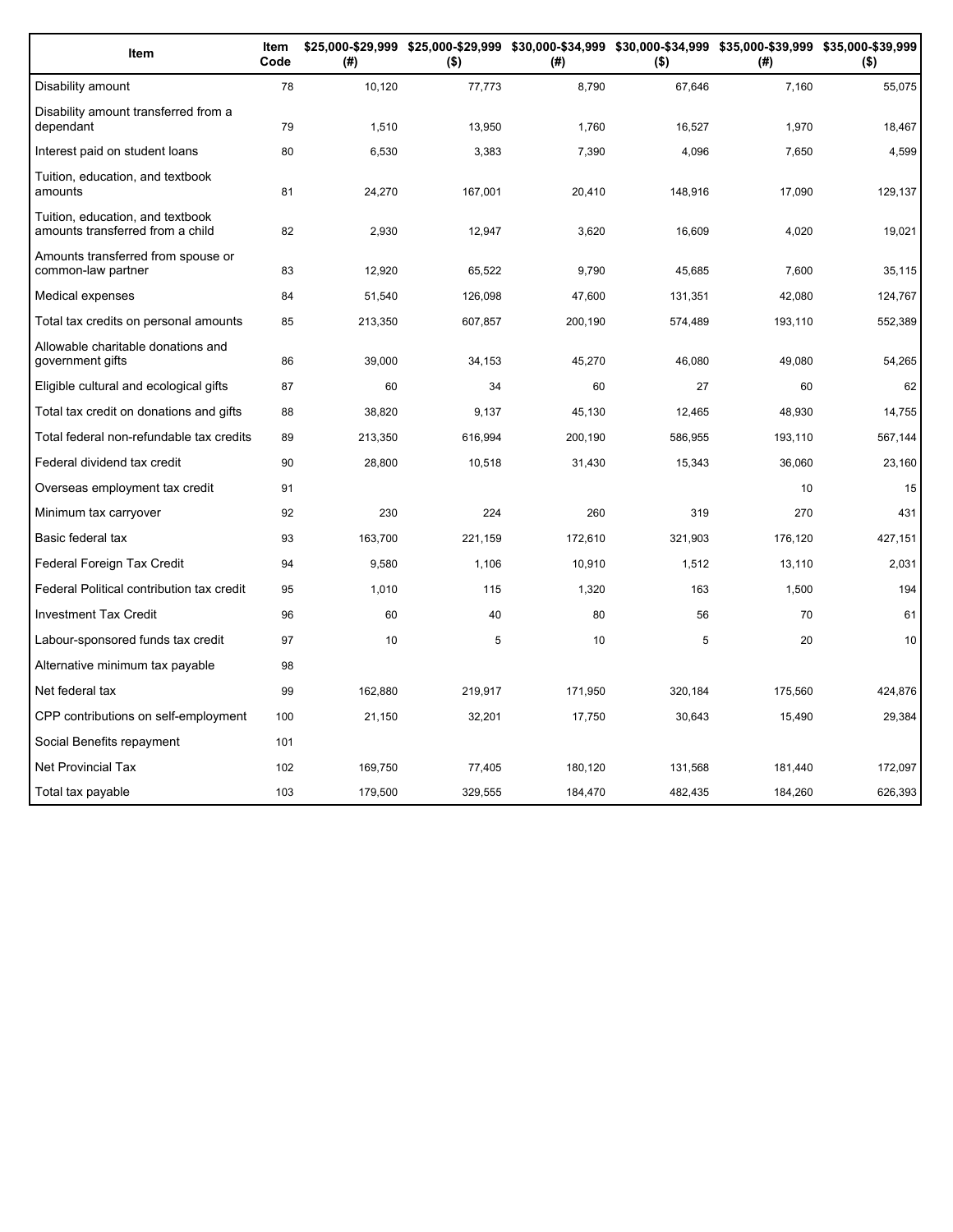| Item                                                                                           | Item<br>Code   | (#)     | \$40,000-\$44,999 \$40,000-\$44,999 \$45,000-\$49,999 \$45,000-\$49,999<br>$($ \$) | (# )    | $($ \$)   | \$50,000-<br>\$54,999<br>(#) | \$50,000-<br>\$54,999<br>$($ \$) |
|------------------------------------------------------------------------------------------------|----------------|---------|------------------------------------------------------------------------------------|---------|-----------|------------------------------|----------------------------------|
| Number of taxable returns                                                                      | $\mathbf{1}$   | 178,470 |                                                                                    | 153,810 |           | 133,200                      |                                  |
| Number of non-taxable returns                                                                  | 2              | 5,210   |                                                                                    | 3,510   |           | 2,370                        |                                  |
| Total number of returns                                                                        | 3              | 183,670 |                                                                                    | 157,320 |           | 135,570                      |                                  |
| Employment income                                                                              | 4              | 125,860 | 4,552,753                                                                          | 115,220 | 4,697,540 | 101,290                      | 4,572,418                        |
| Commissions (from employment)                                                                  | 5              | 4,320   | 36,732                                                                             | 4,010   | 42,273    | 3,630                        | 47,100                           |
| Other employment income                                                                        | 6              | 26,740  | 100,987                                                                            | 22,760  | 88,752    | 19,930                       | 80,081                           |
| Old Age Security pension (OASP)                                                                | $\overline{7}$ | 45,470  | 280,065                                                                            | 33,520  | 204,731   | 26,840                       | 163,155                          |
| CPP or QPP benefits                                                                            | 8              | 57,350  | 457,182                                                                            | 43,450  | 352,131   | 35,340                       | 290,568                          |
| Other pensions or superannuation                                                               | 9              | 47,610  | 919,525                                                                            | 36,230  | 843,752   | 29,480                       | 783,054                          |
| Elected split-pension amount                                                                   | 10             | 17,580  | 229,170                                                                            | 8,580   | 102,087   | 5,520                        | 68,533                           |
| Universal Child Care Benefit (UCCB)                                                            | 11             | 8,500   | 12,015                                                                             | 7,130   | 10,049    | 5,750                        | 8,125                            |
| Employment Insurance and other benefits                                                        | 12             | 19,240  | 128,807                                                                            | 14,790  | 99,150    | 11,560                       | 74,938                           |
| Taxable amount of dividends from taxable Canadian<br>corporations                              | 13             | 39,220  | 244,118                                                                            | 34,260  | 253,793   | 31,950                       | 314,407                          |
| Interest and other investment income                                                           | 14             | 62,760  | 123,117                                                                            | 53,200  | 104,539   | 46,080                       | 95,655                           |
| Net partnership income (Limited or non-active<br>partners only)                                | 15             | 470     | 29                                                                                 | 450     | 57        | 400                          | 76                               |
| Net rental income                                                                              | 16             | 13,880  | 44,335                                                                             | 12,740  | 37,705    | 11,530                       | 35,641                           |
| Taxable capital gains                                                                          | 17             | 22,770  | 52,007                                                                             | 19,980  | 53,719    | 17,850                       | 52,431                           |
| Registered retirement savings plan income (RRSP)                                               | 18             | 21,830  | 127,425                                                                            | 19,410  | 107,338   | 17,220                       | 99,170                           |
| Other income                                                                                   | 19             | 33,220  | 87,596                                                                             | 28,490  | 81,740    | 24,920                       | 73,512                           |
| Net business income                                                                            | 20             | 16,620  | 263,792                                                                            | 13,860  | 235,678   | 11,770                       | 209,545                          |
| Net professional income                                                                        | 21             | 2,000   | 31,257                                                                             | 1,840   | 30,017    | 1,720                        | 30,344                           |
| Net commission income                                                                          | 22             | 1,970   | 28,578                                                                             | 1,680   | 28,799    | 1,340                        | 26,216                           |
| Net farming income                                                                             | 23             | 1,490   | $-316$                                                                             | 1,310   | 122       | 1,110                        | 670                              |
| Net fishing income                                                                             | 24             | 220     | 3,852                                                                              | 190     | 3,870     | 140                          | 3,091                            |
| Workers' compensation benefits                                                                 | 25             | 7,510   | 69,362                                                                             | 6,840   | 69,487    | 5,780                        | 64,559                           |
| Social assistance payments                                                                     | 26             | 520     | 2,708                                                                              | 310     | 1,554     | 270                          | 1,412                            |
| Net federal supplements                                                                        | 27             | 1,390   | 4,131                                                                              | 830     | 2,570     | 490                          | 1,550                            |
| Total income assessed                                                                          | 28             | 183,670 | 7,808,549                                                                          | 157,320 | 7,460,720 | 135,570                      | 7,104,335                        |
| Registered pension plan contributions (RPP)                                                    | 29             | 36,020  | 84,781                                                                             | 39,350  | 106,439   | 35,900                       | 106,782                          |
| RRSP deduction                                                                                 | 30             | 47,920  | 141,838                                                                            | 49,240  | 164,215   | 47,030                       | 180,104                          |
| Deduction for elected split-pension amount                                                     | 31             | 14,620  | 102,594                                                                            | 14,380  | 120,903   | 12,620                       | 131,581                          |
| Annual union, professional, or like dues                                                       | 32             | 46,540  | 28,990                                                                             | 46,610  | 32,874    | 41,940                       | 32,380                           |
| Child care expenses                                                                            | 33             | 8,310   | 36,074                                                                             | 7,660   | 35,279    | 6,390                        | 31,032                           |
| <b>Business investment loss</b>                                                                | 34             | 70      | 1,930                                                                              | 70      | 1,970     | 80                           | 2,117                            |
| Moving expenses                                                                                | 35             | 990     | 3,336                                                                              | 900     | 3,237     | 750                          | 3,391                            |
| Support payments made                                                                          | 36             | 270     | 1,542                                                                              | 290     | 1,825     | 300                          | 2,136                            |
| Carrying charges and interest expenses                                                         | 37             | 33,300  | 29,386                                                                             | 29,740  | 31,610    | 26,810                       | 30,237                           |
| Deductions for CPP/QPP contributions on<br>self-employment and other earnings                  | 38             | 14,080  | 14,580                                                                             | 11,850  | 13,444    | 9,400                        | 11,841                           |
| Deductions for provincial parental insurance plan<br>(PPIP) premiums on self-employment income | 39             |         |                                                                                    |         |           |                              |                                  |
| Exploration and development expenses                                                           | 40             | 280     | 514                                                                                | 310     | 649       | 250                          | 773                              |
| Other employment expenses                                                                      | 41             | 5,860   | 19,238                                                                             | 6,120   | 21,021    | 6,160                        | 23,366                           |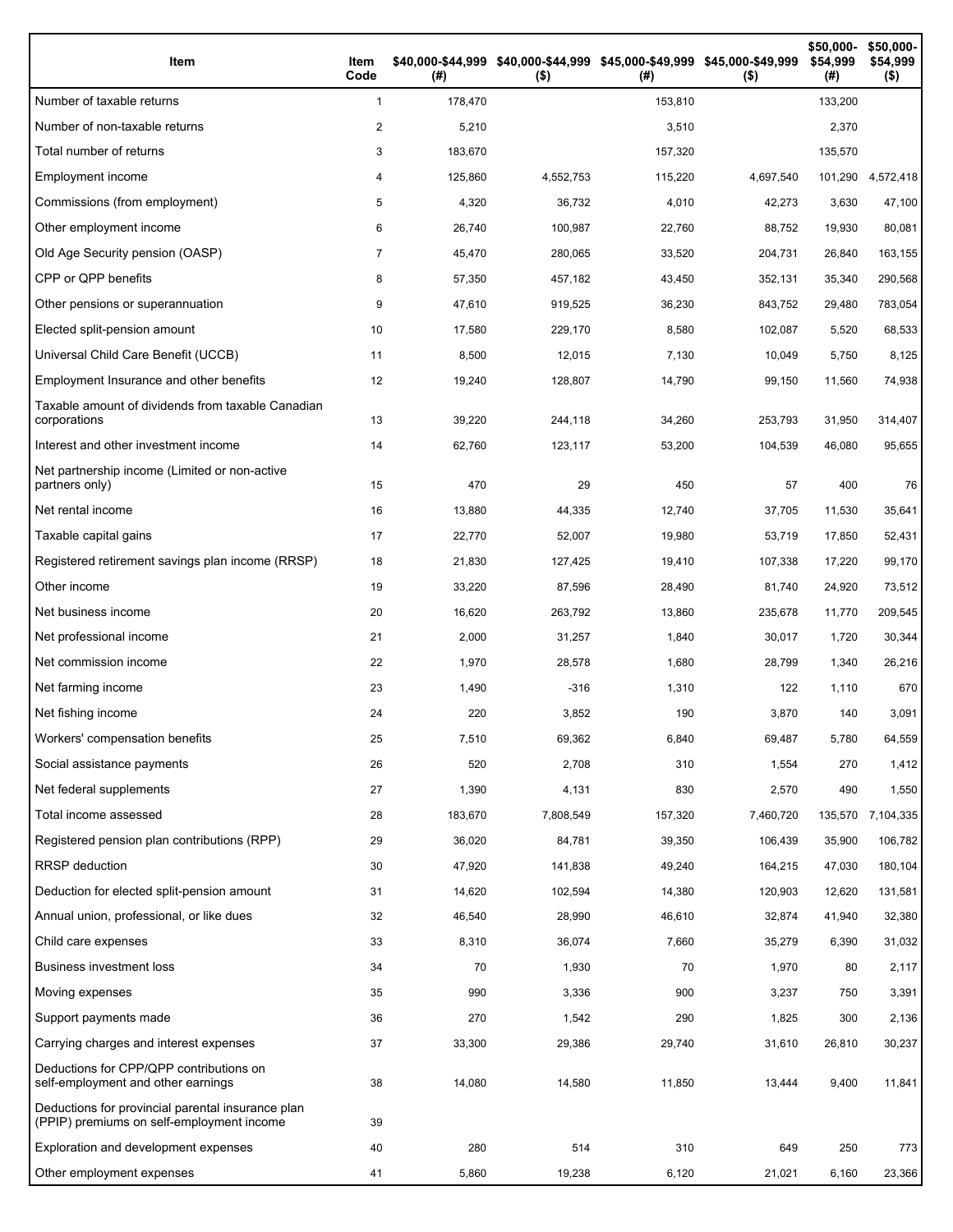| Item                                                                 | Item<br>Code | (# )    | \$40,000-\$44,999 \$40,000-\$44,999 \$45,000-\$49,999 \$45,000-\$49,999<br>$($ \$) | (# )    | $($ \$)   | \$50,000-<br>\$54,999<br>(#) | \$50,000-<br>\$54,999<br>$($ \$) |
|----------------------------------------------------------------------|--------------|---------|------------------------------------------------------------------------------------|---------|-----------|------------------------------|----------------------------------|
| Clergy residence deduction                                           | 42           | 390     | 3,819                                                                              | 380     | 4,363     | 400                          | 5,281                            |
| Other deductions                                                     | 43           | 7,600   | 5,355                                                                              | 6,070   | 4,519     | 5,050                        | 4,253                            |
| Total deductions before adjustments                                  | 44           | 127,800 | 474,057                                                                            | 119,550 | 542,476   | 105,960                      | 565,330                          |
| Social benefits repayment                                            | 45           |         |                                                                                    |         |           |                              |                                  |
| Net income after adjustments                                         | 46           | 183,640 | 7,335,934                                                                          | 157,300 | 6,919,532 | 135,550                      | 6,540,070                        |
| Canadian Forces personnel and police deduction                       | 47           |         |                                                                                    |         |           |                              |                                  |
| Security options deductions                                          | 48           | 140     | 242                                                                                | 180     | 304       | 170                          | 368                              |
| Other payments deductions                                            | 49           | 9,250   | 76,582                                                                             | 7,910   | 73,949    | 6,490                        | 67,521                           |
| Non-capital losses of other years                                    | 50           | 370     | 3,337                                                                              | 280     | 2,880     | 260                          | 2,720                            |
| Net capital losses of other years                                    | 51           | 6,520   | 9,971                                                                              | 6,200   | 10,978    | 5,440                        | 10,371                           |
| Capital gains deduction                                              | 52           | 190     | 1,529                                                                              | 220     | 1,962     | 190                          | 1,870                            |
| Northern residents deductions                                        | 53           | 1,670   | 4,293                                                                              | 1,690   | 4,429     | 1,630                        | 4,373                            |
| Additional deductions                                                | 54           | 1,950   | 5,360                                                                              | 1,570   | 4,113     | 1,200                        | 3,348                            |
| Farming/fishing losses of prior years                                | 55           | 70      | 635                                                                                | 70      | 355       | 60                           | 421                              |
| Total deductions from net income                                     | 56           | 19,330  | 102,003                                                                            | 17,400  | 99,049    | 14,790                       | 91,042                           |
| Taxable income assessed                                              | 57           | 183,460 | 7,234,398                                                                          | 157,160 | 6,820,828 | 135,480                      | 6,449,067                        |
| Basic personal amount                                                | 58           | 183,670 | 2,025,543                                                                          | 157,320 | 1,735,055 | 135,570                      | 1,495,183                        |
| Age amount                                                           | 59           | 45,560  | 271,092                                                                            | 33,590  | 184,183   | 26,900                       | 132,861                          |
| Spouse or common-law partner amount                                  | 60           | 12,580  | 92,167                                                                             | 11,480  | 84,210    | 10,250                       | 75,761                           |
| Amount for eligible dependant                                        | 61           | 5,970   | 61,648                                                                             | 5,070   | 52,012    | 4,180                        | 42,874                           |
| Amount for children 17 and under                                     | 62           | 23,790  | 88,004                                                                             | 22,080  | 81,763    | 20,670                       | 77,742                           |
| Amount for infirm dependants age 18 or older                         | 63           | 200     | 870                                                                                | 170     | 672       | 170                          | 612                              |
| CPP or QPP contributions through employment                          | 64           | 119,020 | 201,209                                                                            | 109,340 | 209,957   | 96,210                       | 202,865                          |
| CPP or QPP contributions on self-employment and<br>other earnings    | 65           | 14,080  | 14,580                                                                             | 11,850  | 13,444    | 9,400                        | 11,841                           |
| Employment Insurance premiums                                        | 66           | 114,890 | 79,513                                                                             | 105,740 | 81,730    | 92,120                       | 74,917                           |
| PPIP premiums paid                                                   | 67           |         |                                                                                    |         |           |                              |                                  |
| PPIP premiums payable on employment income                           | 68           |         |                                                                                    |         |           |                              |                                  |
| PPIP premiums payable on self-employment income                      | 69           |         |                                                                                    |         |           |                              |                                  |
| Volunteer firefighters' amount                                       | 70           | 260     | 786                                                                                | 260     | 777       | 280                          | 843                              |
| Canada employment amount                                             | 71           | 140,880 | 150,037                                                                            | 126,930 | 136,119   | 110,590                      | 119,054                          |
| Public transit amount                                                | 72           | 15,050  | 13,352                                                                             | 13,300  | 12,143    | 10,930                       | 10,082                           |
| Children's fitness amount                                            | 73           | 10,720  | 5,339                                                                              | 10,890  | 5,472     | 10,410                       | 5,413                            |
| Children's arts amount                                               | 74           | 4,750   | 2,350                                                                              | 4,690   | 2,382     | 4,410                        | 2,251                            |
| Home buyers' amount                                                  | 75           | 1,520   | 6,718                                                                              | 1,390   | 6,258     | 1,290                        | 5,856                            |
| Pension income amount                                                | 76           | 53,850  | 106,487                                                                            | 40,450  | 79,830    | 32,410                       | 64,022                           |
| Caregiver amount                                                     | 77           | 3,330   | 18,917                                                                             | 3,030   | 17,453    | 2,690                        | 15,624                           |
| Disability amount                                                    | 78           | 5,930   | 45,593                                                                             | 4,340   | 33,431    | 3,430                        | 26,373                           |
| Disability amount transferred from a dependant                       | 79           | 2,010   | 19,170                                                                             | 1,850   | 18,043    | 1,790                        | 17,683                           |
| Interest paid on student loans                                       | 80           | 7,480   | 4,673                                                                              | 6,300   | 4,051     | 5,300                        | 3,604                            |
| Tuition, education, and textbook amounts                             | 81           | 14,290  | 104,526                                                                            | 11,450  | 81,907    | 9,280                        | 64,151                           |
| Tuition, education, and textbook amounts transferred<br>from a child | 82           | 4,250   | 20,370                                                                             | 4,320   | 20,581    | 4,000                        | 19,152                           |
| Amounts transferred from spouse or common-law<br>partner             | 83           | 5,740   | 27,309                                                                             | 4,670   | 22,741    | 3,810                        | 18,840                           |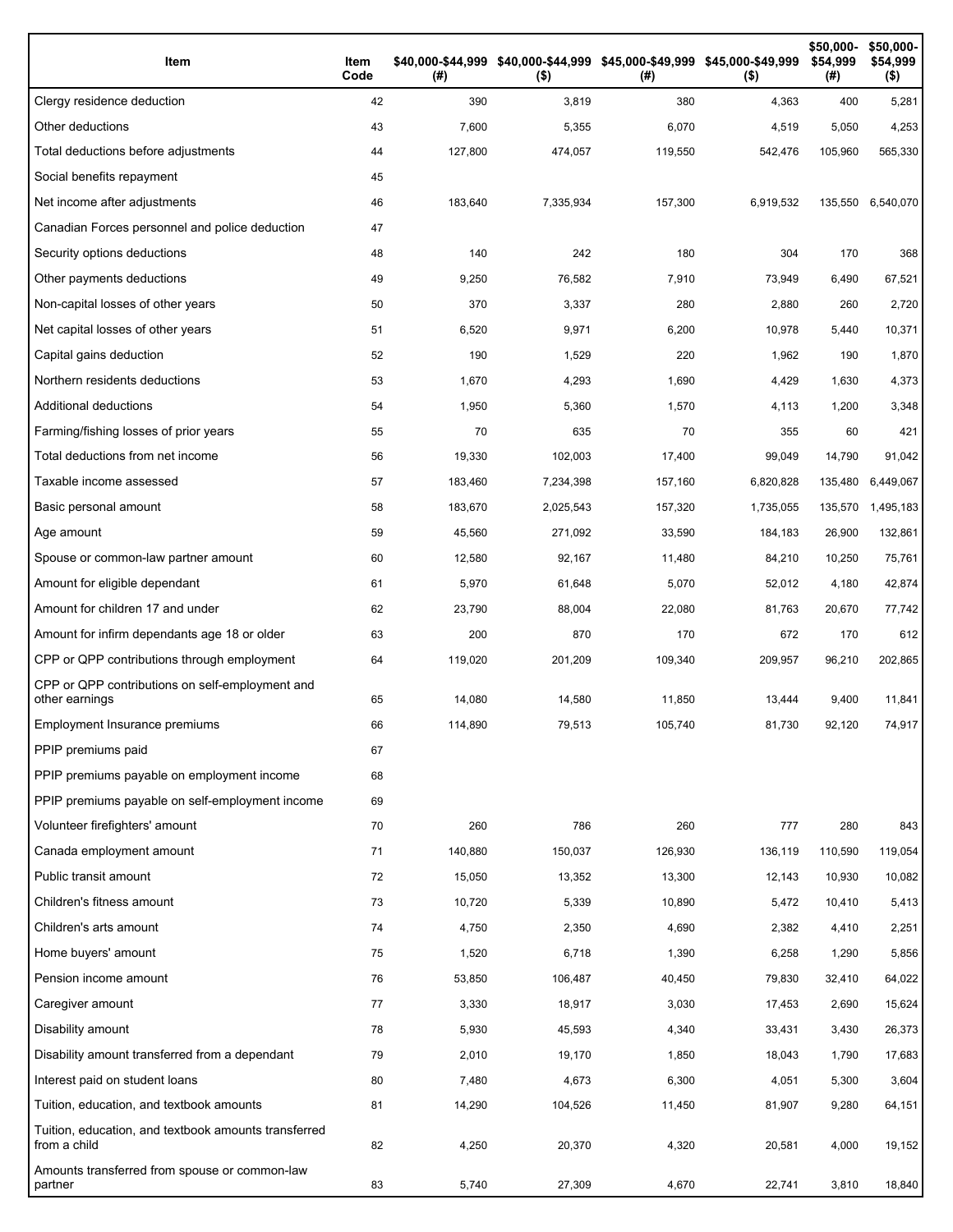| Item                                                | Item<br>Code | \$40.000-\$44.999<br>(# ) | $($ \$)        | \$40,000-\$44,999 \$45,000-\$49,999 \$45,000-\$49,999<br>(# ) | $($ \$) | \$50,000-<br>\$54.999<br>(#) | \$50,000-<br>\$54,999<br>$($ \$) |
|-----------------------------------------------------|--------------|---------------------------|----------------|---------------------------------------------------------------|---------|------------------------------|----------------------------------|
| Medical expenses                                    | 84           | 37,490                    | 117,402        | 26,350                                                        | 89,059  | 20,340                       | 73,723                           |
| Total tax credits on personal amounts               | 85           | 183,670                   | 521,673        | 157,320                                                       | 446,012 | 135,570                      | 384,226                          |
| Allowable charitable donations and government gifts | 86           | 50,490                    | 59,406         | 46,910                                                        | 58,006  | 42,760                       | 56,403                           |
| Eligible cultural and ecological gifts              | 87           |                           |                | 40                                                            | 34      | 30                           | 115                              |
| Total tax credit on donations and gifts             | 88           | 50,350                    | 16,259         | 46,800                                                        | 15,867  | 42,640                       | 15,513                           |
| Total federal non-refundable tax credits            | 89           | 183,670                   | 537,932        | 157,320                                                       | 461,879 | 135,570                      | 399,739                          |
| Federal dividend tax credit                         | 90           | 38,680                    | 30,064         | 33,980                                                        | 32,478  | 31,830                       | 40,864                           |
| Overseas employment tax credit                      | 91           |                           |                |                                                               |         |                              |                                  |
| Minimum tax carryover                               | 92           | 300                       | 622            | 260                                                           | 582     | 240                          | 641                              |
| Basic federal tax                                   | 93           | 172,710                   | 521,861        | 150,100                                                       | 550,712 | 129,800                      | 577,025                          |
| Federal Foreign Tax Credit                          | 94           | 14,370                    | 2,546          | 12,910                                                        | 2,814   | 11,630                       | 2,830                            |
| Federal Political contribution tax credit           | 95           | 1,760                     | 248            | 1,570                                                         | 224     | 1,550                        | 229                              |
| <b>Investment Tax Credit</b>                        | 96           | 110                       | 81             | 100                                                           | 89      | 90                           | 88                               |
| Labour-sponsored funds tax credit                   | 97           | 20                        | $\overline{7}$ | 20                                                            | 14      | 20                           | 10                               |
| Alternative minimum tax payable                     | 98           |                           |                | 10                                                            | 21      | 10                           | 16                               |
| Net federal tax                                     | 99           | 172,190                   | 518,986        | 149,620                                                       | 547,591 | 129,450                      | 573,868                          |
| CPP contributions on self-employment                | 100          | 14,080                    | 29,161         | 11,850                                                        | 26,889  | 9,400                        | 23,682                           |
| Social Benefits repayment                           | 101          |                           |                |                                                               |         |                              |                                  |
| <b>Net Provincial Tax</b>                           | 102          | 176,450                   | 215,882        | 152,290                                                       | 227,849 | 131,970                      | 234,731                          |
| Total tax payable                                   | 103          | 178,470                   | 764,075        | 153,810                                                       | 802,371 | 133,200                      | 832,311                          |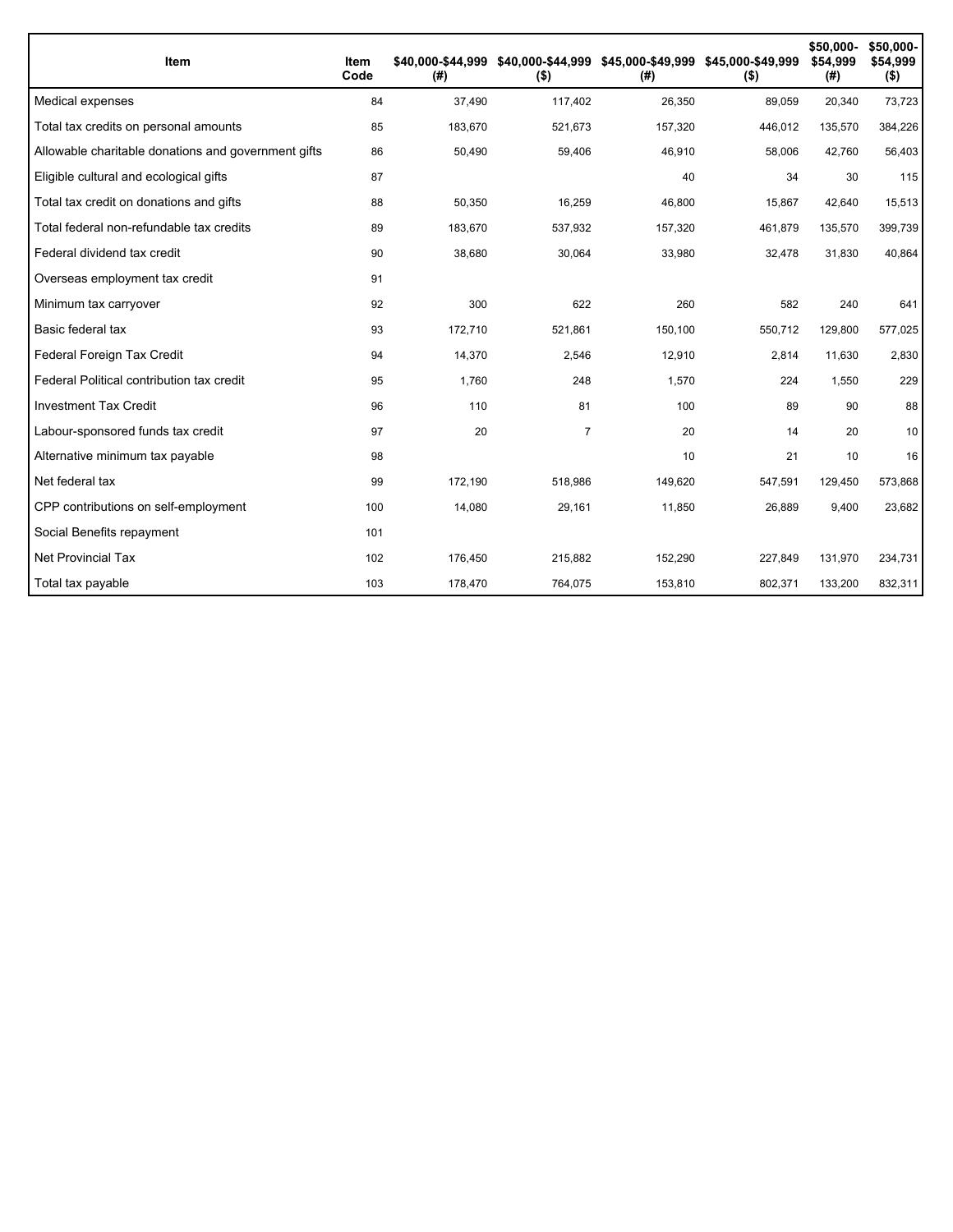| Item                                                                          | Item<br>Code   | (# )    | \$55,000-\$59,999 \$55,000-\$59,999 \$60,000-\$69,999 \$60,000-\$69,999 \$70,000-\$79,999 \$70,000-\$79,999<br>$($ \$) | (#)     | $($ \$)    | (#)     | $($ \$)    |
|-------------------------------------------------------------------------------|----------------|---------|------------------------------------------------------------------------------------------------------------------------|---------|------------|---------|------------|
| Number of taxable returns                                                     | $\mathbf{1}$   | 117,020 |                                                                                                                        | 195,870 |            | 152,900 |            |
| Number of non-taxable returns                                                 | $\overline{c}$ | 1,660   |                                                                                                                        | 2,100   |            | 990     |            |
| Total number of returns                                                       | 3              | 118,690 |                                                                                                                        | 197,970 |            | 153,890 |            |
| Employment income                                                             | 4              | 91,900  | 4,584,804                                                                                                              | 157,640 | 8,912,029  | 125,270 | 8,197,902  |
| Commissions (from employment)                                                 | 5              | 3,270   | 48,847                                                                                                                 | 5,740   | 107,712    | 4,360   | 100,874    |
| Other employment income                                                       | 6              | 17,500  | 64,046                                                                                                                 | 29,910  | 102,974    | 23,500  | 81,731     |
| Old Age Security pension (OASP)                                               | $\overline{7}$ | 21,720  | 131,895                                                                                                                | 33,420  | 201,953    | 24,960  | 149,360    |
| CPP or QPP benefits                                                           | 8              | 28,920  | 239,282                                                                                                                | 44,140  | 365,425    | 32,370  | 268,218    |
| Other pensions or superannuation                                              | 9              | 24,340  | 705,003                                                                                                                | 36,900  | 1,162,650  | 27,050  | 905,820    |
| Elected split-pension amount                                                  | 10             | 4,520   | 58,771                                                                                                                 | 7,470   | 101,320    | 7,350   | 107,651    |
| Universal Child Care Benefit (UCCB)                                           | 11             | 4,560   | 6,459                                                                                                                  | 6,940   | 9,996      | 4,530   | 6,527      |
| Employment Insurance and other<br>benefits                                    | 12             | 9,100   | 56,891                                                                                                                 | 12,750  | 77,860     | 8,690   | 50,052     |
| Taxable amount of dividends from<br>taxable Canadian corporations             | 13             | 28,120  | 280,362                                                                                                                | 50,300  | 624,265    | 42,990  | 651,594    |
| Interest and other investment income                                          | 14             | 40,720  | 85,594                                                                                                                 | 69,100  | 154,733    | 56,340  | 141,258    |
| Net partnership income (Limited or<br>non-active partners only)               | 15             | 410     | 291                                                                                                                    | 790     | 372        | 780     | 576        |
| Net rental income                                                             | 16             | 11,000  | 33,471                                                                                                                 | 19,190  | 58,928     | 16,690  | 50,474     |
| Taxable capital gains                                                         | 17             | 15,830  | 51,572                                                                                                                 | 27,850  | 105,761    | 23,480  | 104,054    |
| Registered retirement savings plan<br>income (RRSP)                           | 18             | 15,170  | 91,774                                                                                                                 | 26,000  | 170,436    | 20,320  | 145,711    |
| Other income                                                                  | 19             | 22,310  | 70,902                                                                                                                 | 38,210  | 132,071    | 31,680  | 124,249    |
| Net business income                                                           | 20             | 9,980   | 184,397                                                                                                                | 15,880  | 314,329    | 12,050  | 242,368    |
| Net professional income                                                       | 21             | 1,520   | 29,150                                                                                                                 | 2,760   | 58,580     | 2,480   | 57,688     |
| Net commission income                                                         | 22             | 1,240   | 24,801                                                                                                                 | 1,940   | 46,621     | 1,460   | 42,245     |
| Net farming income                                                            | 23             | 1,070   | 463                                                                                                                    | 1,750   | 1,747      | 1,400   | $-168$     |
| Net fishing income                                                            | 24             | 140     | 3,272                                                                                                                  | 240     | 6,681      | 170     | 5,345      |
| Workers' compensation benefits                                                | 25             | 5,120   | 55,364                                                                                                                 | 8,140   | 88,543     | 5,670   | 59,206     |
| Social assistance payments                                                    | 26             | 200     | 1,055                                                                                                                  | 310     | 1,492      | 170     | 768        |
| Net federal supplements                                                       | 27             | 310     | 1,016                                                                                                                  | 430     | 1,405      | 250     | 832        |
| Total income assessed                                                         | 28             | 118,690 | 6,816,583                                                                                                              | 197,970 | 12,820,645 | 153,890 | 11,504,932 |
| Registered pension plan contributions<br>(RPP)                                | 29             | 37,230  | 123,945                                                                                                                | 67,880  | 271,201    | 57,560  | 283,211    |
| RRSP deduction                                                                | 30             | 44,570  | 186,030                                                                                                                | 80,680  | 383,269    | 69,070  | 380,014    |
| Deduction for elected split-pension<br>amount                                 | 31             | 10,440  | 127,237                                                                                                                | 15,650  | 217,068    | 11,260  | 159,299    |
| Annual union, professional, or like<br>dues                                   | 32             | 41,950  | 36,132                                                                                                                 | 74,200  | 73,169     | 61,800  | 72,473     |
| Child care expenses                                                           | 33             | 5,440   | 27,296                                                                                                                 | 8,880   | 47,001     | 6,280   | 34,810     |
| Business investment loss                                                      | 34             | 60      | 1,509                                                                                                                  | 120     | 2,454      | 90      | 2,877      |
| Moving expenses                                                               | 35             | 790     | 3,735                                                                                                                  | 1,310   | 7,299      | 1,020   | 6,948      |
| Support payments made                                                         | 36             | 310     | 2,046                                                                                                                  | 660     | 5,265      | 720     | 6,135      |
| Carrying charges and interest<br>expenses                                     | 37             | 24,220  | 29,279                                                                                                                 | 42,140  | 57,105     | 35,380  | 53,517     |
| Deductions for CPP/QPP contributions<br>on self-employment and other earnings | 38             | 6,950   | 9,636                                                                                                                  | 9,760   | 14,953     | 6,520   | 10,358     |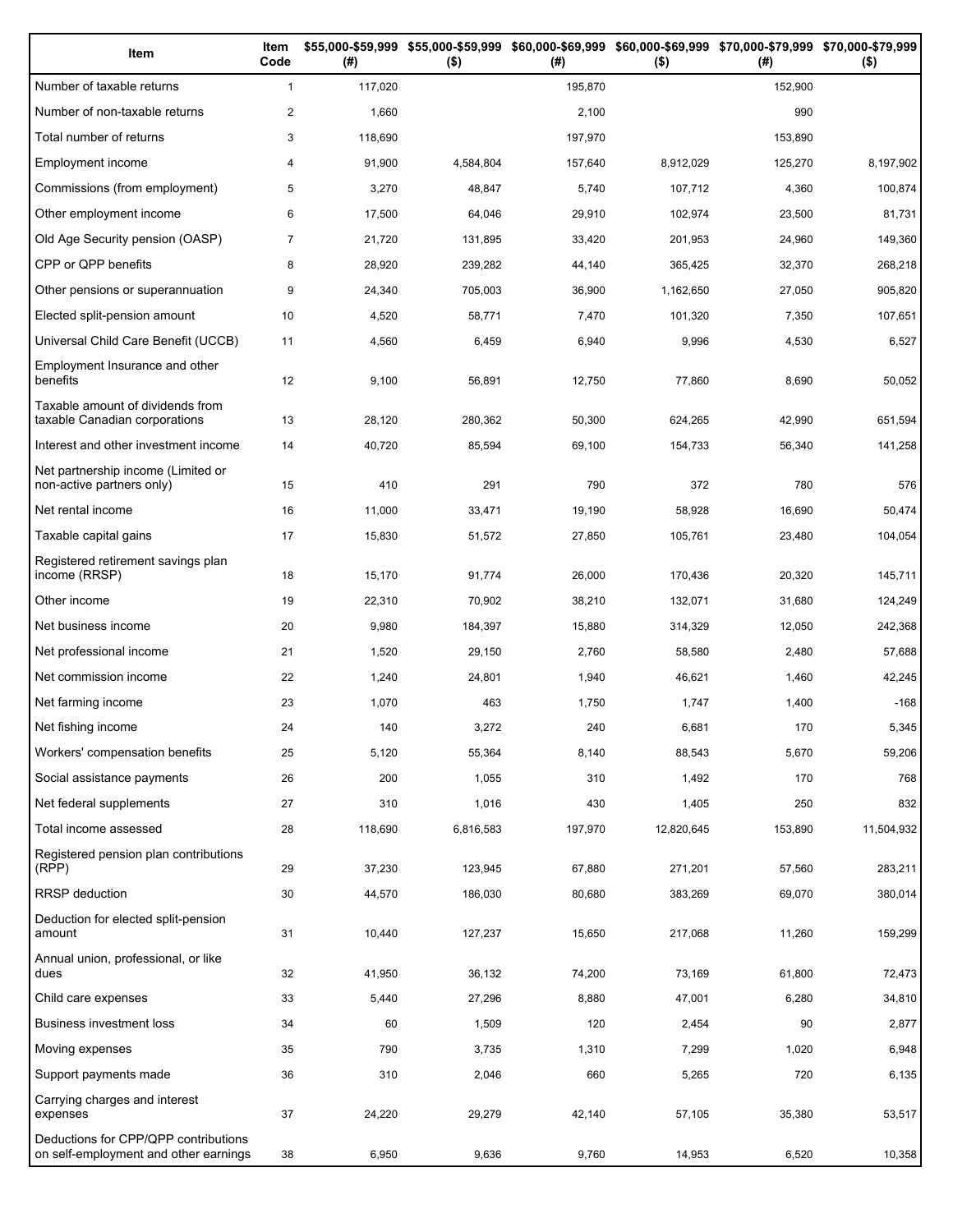| Item                                                                                              | Item<br>Code | (# )    | $($ \$)   | \$55,000-\$59,999 \$55,000-\$59,999 \$60,000-\$69,999 \$60,000-\$69,999 \$70,000-\$79,999 \$70,000-\$79,999<br>(#) | $($ \$)    | (#)     | $($ \$)    |
|---------------------------------------------------------------------------------------------------|--------------|---------|-----------|--------------------------------------------------------------------------------------------------------------------|------------|---------|------------|
| Deductions for provincial parental<br>insurance plan (PPIP) premiums on<br>self-employment income | 39           |         |           |                                                                                                                    |            |         |            |
| Exploration and development expenses                                                              | 40           | 300     | 997       | 580                                                                                                                | 1,654      | 580     | 1,989      |
| Other employment expenses                                                                         | 41           | 6,100   | 24,082    | 11,910                                                                                                             | 50,729     | 10,330  | 46,914     |
| Clergy residence deduction                                                                        | 42           | 360     | 5,219     | 720                                                                                                                | 11,932     | 460     | 8,850      |
| Other deductions                                                                                  | 43           | 4,160   | 4,253     | 6,230                                                                                                              | 7,851      | 4,530   | 7,744      |
| Total deductions before adjustments                                                               | 44           | 96,660  | 581,458   | 165,430                                                                                                            | 1,151,119  | 132,760 | 1,075,285  |
| Social benefits repayment                                                                         | 45           | 180     | 16        | 4,530                                                                                                              | 4,117      | 14,220  | 11,427     |
| Net income after adjustments                                                                      | 46           | 118,670 | 6,235,713 | 197,950                                                                                                            | 11,666,157 | 153,870 | 10,419,361 |
| Canadian Forces personnel and police<br>deduction                                                 | 47           |         |           | 20                                                                                                                 | 172        | 20      | 205        |
| Security options deductions                                                                       | 48           | 180     | 416       | 360                                                                                                                | 901        | 320     | 1,110      |
| Other payments deductions                                                                         | 49           | 5,600   | 57,435    | 8,810                                                                                                              | 91,441     | 6,060   | 60,803     |
| Non-capital losses of other years                                                                 | 50           | 230     | 2,538     | 330                                                                                                                | 3,698      | 240     | 3,173      |
| Net capital losses of other years                                                                 | 51           | 4,900   | 9,959     | 8,750                                                                                                              | 20,069     | 7,570   | 18,809     |
| Capital gains deduction                                                                           | 52           | 190     | 2,213     | 370                                                                                                                | 6,494      | 370     | 6,852      |
| Northern residents deductions                                                                     | 53           | 1,560   | 4,271     | 2,930                                                                                                              | 8,474      | 2,670   | 8,070      |
| Additional deductions                                                                             | 54           | 930     | 2,559     | 1,410                                                                                                              | 4,777      | 1,130   | 3,335      |
| Farming/fishing losses of prior years                                                             | 55           | 60      | 572       | 100                                                                                                                | 891        | 80      | 1,015      |
| Total deductions from net income                                                                  | 56           | 13,140  | 80,036    | 22,170                                                                                                             | 136,972    | 17,700  | 103,420    |
| Taxable income assessed                                                                           | 57           | 118,640 | 6,155,787 | 197,910                                                                                                            | 11,529,261 | 153,830 | 10,316,065 |
| Basic personal amount                                                                             | 58           | 118,690 | 1,309,072 | 197,970                                                                                                            | 2,183,628  | 153,880 | 1,697,487  |
| Age amount                                                                                        | 59           | 21,780  | 94,469    | 33,490                                                                                                             | 112,612    | 25,030  | 50,801     |
| Spouse or common-law partner<br>amount                                                            | 60           | 9,560   | 70,739    | 17,330                                                                                                             | 129,818    | 14,950  | 112,800    |
| Amount for eligible dependant                                                                     | 61           | 3,590   | 36,725    | 5,450                                                                                                              | 55,907     | 3,970   | 40,524     |
| Amount for children 17 and under                                                                  | 62           | 19,130  | 71,951    | 35,490                                                                                                             | 135,991    | 30,480  | 118,254    |
| Amount for infirm dependants age 18<br>or older                                                   | 63           | 150     | 593       | 220                                                                                                                | 862        | 170     | 711        |
| CPP or QPP contributions through<br>employment                                                    | 64           | 87,710  | 191,116   | 150,750                                                                                                            | 334,847    | 119,810 | 269,423    |
| CPP or QPP contributions on<br>self-employment and other earnings                                 | 65           | 6,950   | 9,636     | 9,760                                                                                                              | 14,953     | 6,520   | 10,358     |
| Employment Insurance premiums                                                                     | 66           | 84,770  | 70,378    | 144,450                                                                                                            | 121,968    | 114,180 | 97,657     |
| PPIP premiums paid                                                                                | 67           |         |           |                                                                                                                    |            |         |            |
| PPIP premiums payable on<br>employment income                                                     | 68           |         |           |                                                                                                                    |            |         |            |
| PPIP premiums payable on<br>self-employment income                                                | 69           |         |           |                                                                                                                    |            |         |            |
| Volunteer firefighters' amount                                                                    | 70           | 270     | 804       | 540                                                                                                                | 1,608      | 390     | 1,161      |
| Canada employment amount                                                                          | 71           | 99,310  | 107,368   | 168,510                                                                                                            | 182,995    | 132,490 | 144,541    |
| Public transit amount                                                                             | 72           | 9,520   | 8,874     | 15,750                                                                                                             | 15,065     | 11,540  | 10,839     |
| Children's fitness amount                                                                         | 73           | 10,060  | 5,271     | 19,730                                                                                                             | 10,727     | 18,040  | 10,176     |
| Children's arts amount                                                                            | 74           | 4,280   | 2,162     | 8,760                                                                                                              | 4,481      | 8,280   | 4,383      |
| Home buyers' amount                                                                               | 75           | 1,270   | 5,692     | 2,140                                                                                                              | 9,758      | 1,760   | 8,148      |
| Pension income amount                                                                             | 76           | 26,750  | 52,811    | 40,570                                                                                                             | 79,945     | 30,120  | 59,299     |
| Caregiver amount                                                                                  | 77           | 2,400   | 13,605    | 3,790                                                                                                              | 22,167     | 2,820   | 16,468     |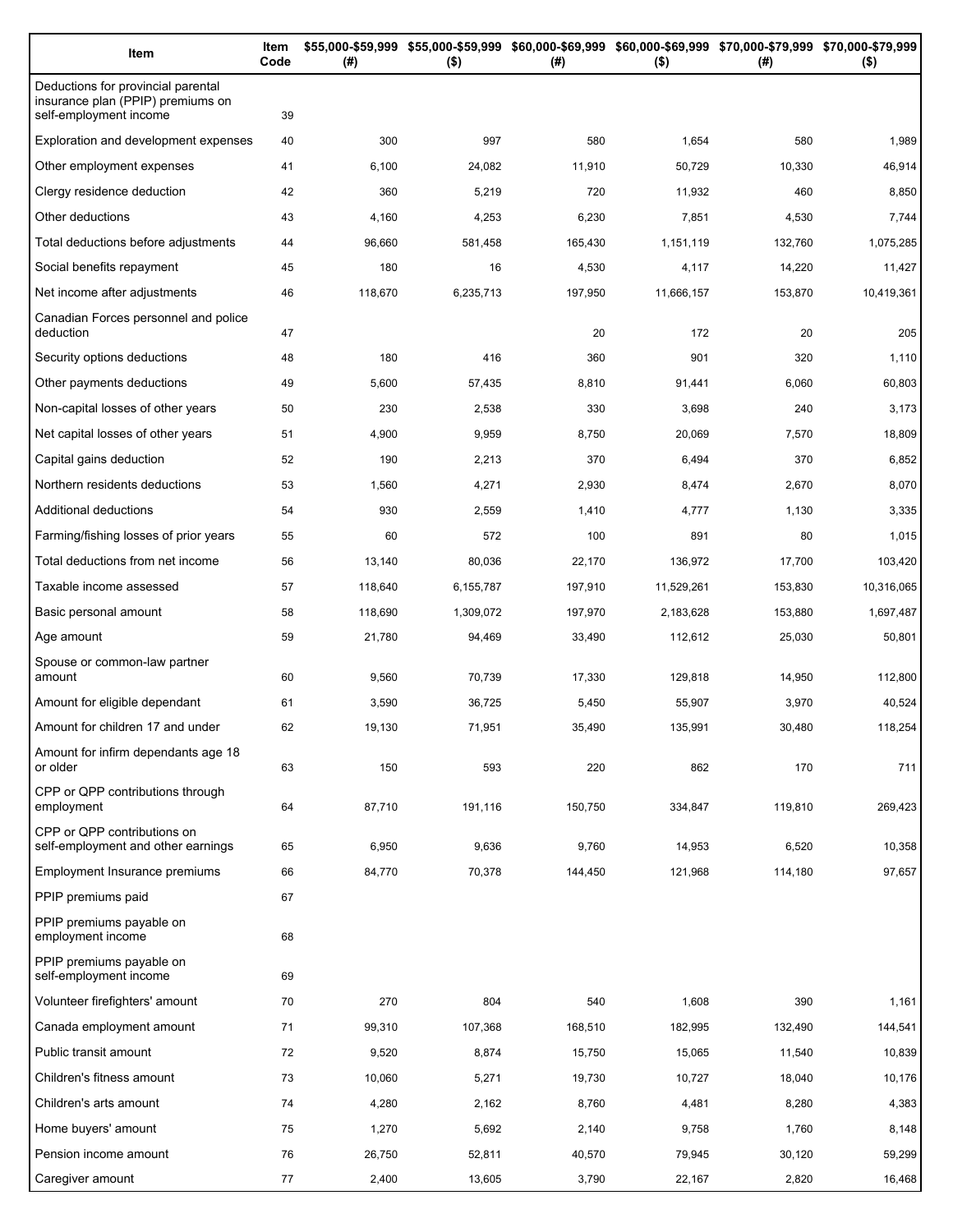| Item                                                                 | Item<br>Code | (#)     | $($ \$) | (#)     | $($ \$)   | \$55,000-\$59,999 \$55,000-\$59,999 \$60,000-\$69,999 \$60,000-\$69,999 \$70,000-\$79,999 \$70,000-\$79,999<br>(#) | $($ \$)   |
|----------------------------------------------------------------------|--------------|---------|---------|---------|-----------|--------------------------------------------------------------------------------------------------------------------|-----------|
| Disability amount                                                    | 78           | 2,630   | 20,271  | 3,690   | 28,395    | 2,550                                                                                                              | 19,624    |
| Disability amount transferred from a<br>dependant                    | 79           | 1,600   | 15,657  | 2,770   | 28,065    | 2,330                                                                                                              | 23,936    |
| Interest paid on student loans                                       | 80           | 4,650   | 3,344   | 7,670   | 5,536     | 5,160                                                                                                              | 3,824     |
| Tuition, education, and textbook<br>amounts                          | 81           | 7,820   | 56,990  | 12,230  | 80,713    | 8,320                                                                                                              | 48,805    |
| Tuition, education, and textbook<br>amounts transferred from a child | 82           | 3,890   | 18,930  | 7,170   | 34,785    | 6,620                                                                                                              | 32,688    |
| Amounts transferred from spouse or<br>common-law partner             | 83           | 3,230   | 15,559  | 5,430   | 26,304    | 4,140                                                                                                              | 19,829    |
| Medical expenses                                                     | 84           | 15,830  | 58,991  | 22,380  | 92,270    | 14,570                                                                                                             | 66,861    |
| Total tax credits on personal amounts                                | 85           | 118,690 | 336,174 | 197,970 | 557,041   | 153,890                                                                                                            | 430,329   |
| Allowable charitable donations and<br>government gifts               | 86           | 39,610  | 53,701  | 69,160  | 102,038   | 57,910                                                                                                             | 94,801    |
| Eligible cultural and ecological gifts                               | 87           | 40      | 27      | 60      | 248       | 50                                                                                                                 | 215       |
| Total tax credit on donations and gifts                              | 88           | 39,520  | 14,754  | 69,020  | 28,207    | 57.830                                                                                                             | 26,318    |
| Total federal non-refundable tax credits                             | 89           | 118,690 | 350,928 | 197,970 | 585,249   | 153,890                                                                                                            | 456,647   |
| Federal dividend tax credit                                          | 90           | 28,130  | 37,650  | 50,360  | 84,607    | 43,140                                                                                                             | 88,959    |
| Overseas employment tax credit                                       | 91           | 20      | 51      | 30      | 127       | 30                                                                                                                 | 158       |
| Minimum tax carryover                                                | 92           | 270     | 696     | 620     | 1,496     | 650                                                                                                                | 1,480     |
| Basic federal tax                                                    | 93           | 115,610 | 610,076 | 194,250 | 1,268,015 | 152,130                                                                                                            | 1,255,707 |
| Federal Foreign Tax Credit                                           | 94           | 10,820  | 3,071   | 19,280  | 6,591     | 16,910                                                                                                             | 6,997     |
| Federal Political contribution tax credit                            | 95           | 1,410   | 207     | 2,520   | 392       | 2,210                                                                                                              | 362       |
| <b>Investment Tax Credit</b>                                         | 96           | 120     | 148     | 210     | 268       | 210                                                                                                                | 239       |
| Labour-sponsored funds tax credit                                    | 97           | 20      | 14      | 40      | 20        | 40                                                                                                                 | 24        |
| Alternative minimum tax payable                                      | 98           | 20      | 29      | 80      | 80        | 280                                                                                                                | 152       |
| Net federal tax                                                      | 99           | 115,280 | 606,646 | 193,770 | 1,260,772 | 151,800                                                                                                            | 1,248,115 |
| CPP contributions on self-employment                                 | 100          | 6,950   | 19,273  | 9,760   | 29,906    | 6,520                                                                                                              | 20,716    |
| Social Benefits repayment                                            | 101          | 180     | 16      | 4,530   | 4,117     | 14,220                                                                                                             | 11,427    |
| <b>Net Provincial Tax</b>                                            | 102          | 116,020 | 242,622 | 194,170 | 493,094   | 151,320                                                                                                            | 476,946   |
| Total tax payable                                                    | 103          | 117,020 | 868,580 | 195,870 | 1,787,932 | 152,900                                                                                                            | 1,757,231 |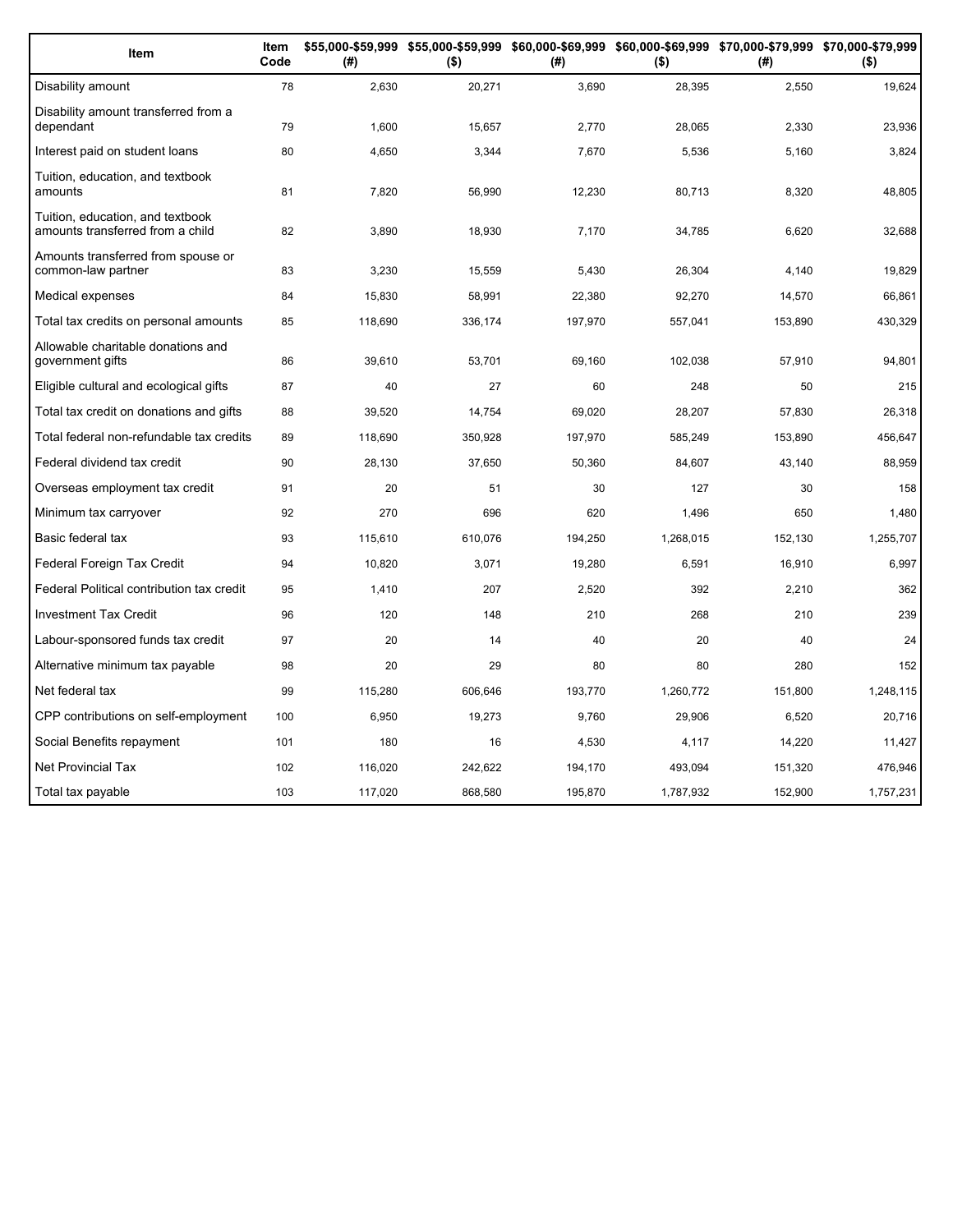| Item                                                              | Item<br>Code   | (# )    | $($ \$)    | (# )   | $($ \$)   | \$80,000-\$89,999 \$80,000-\$89,999 \$90,000-\$99,999 \$90,000-\$99,999 \$100,000-\$149,999 \$100,000-\$149,999<br>(# ) | $($ \$)    |
|-------------------------------------------------------------------|----------------|---------|------------|--------|-----------|-------------------------------------------------------------------------------------------------------------------------|------------|
| Number of taxable returns                                         | $\mathbf{1}$   | 118,370 |            | 84,120 |           | 174,490                                                                                                                 |            |
| Number of non-taxable returns                                     | $\mathbf{2}$   | 530     |            | 350    |           | 710                                                                                                                     |            |
| Total number of returns                                           | 3              | 118,900 |            | 84,470 |           | 175,200                                                                                                                 |            |
| Employment income                                                 | $\overline{4}$ | 101,500 | 7,596,587  | 72,560 | 6,018,232 | 148,900                                                                                                                 | 14,863,099 |
| Commissions (from employment)                                     | 5              | 3,350   | 99,332     | 2,650  | 96,656    | 7,200                                                                                                                   | 370,742    |
| Other employment income                                           | 6              | 18,190  | 68,653     | 13,760 | 54,365    | 30,980                                                                                                                  | 169,698    |
| Old Age Security pension (OASP)                                   | $\overline{7}$ | 14,570  | 85,508     | 10,250 | 59,287    | 21,300                                                                                                                  | 116,187    |
| CPP or QPP benefits                                               | 8              | 19,560  | 161,676    | 13,560 | 112,689   | 27,350                                                                                                                  | 229,792    |
| Other pensions or superannuation                                  | 9              | 16,240  | 599,783    | 11,330 | 429,928   | 24,090                                                                                                                  | 1,008,538  |
| Elected split-pension amount                                      | 10             | 3,740   | 50,857     | 2,540  | 32,675    | 3,900                                                                                                                   | 45,910     |
| Universal Child Care Benefit<br>(UCCB)                            | 11             | 3,000   | 4,386      | 1,870  | 2,762     | 2,990                                                                                                                   | 4,443      |
| Employment Insurance and other<br>benefits                        | 12             | 5,710   | 32,195     | 3,860  | 20,532    | 5,990                                                                                                                   | 30,419     |
| Taxable amount of dividends from<br>taxable Canadian corporations | 13             | 33,410  | 559,589    | 25,840 | 482,158   | 64,370                                                                                                                  | 1,812,297  |
| Interest and other investment<br>income                           | 14             | 43,470  | 108,669    | 32,040 | 92,456    | 73,870                                                                                                                  | 277,985    |
| Net partnership income (Limited<br>or non-active partners only)   | 15             | 720     | 920        | 640    | 1,338     | 1,900                                                                                                                   | 5,395      |
| Net rental income                                                 | 16             | 13,780  | 45,150     | 10,910 | 39,986    | 25,700                                                                                                                  | 115,196    |
| Taxable capital gains                                             | 17             | 18,080  | 93,603     | 14,200 | 87,709    | 34,740                                                                                                                  | 339,718    |
| Registered retirement savings<br>plan income (RRSP)               | 18             | 15,620  | 116,888    | 11,470 | 88,853    | 23,170                                                                                                                  | 262,275    |
| Other income                                                      | 19             | 24,800  | 111,752    | 19,060 | 102,218   | 45,630                                                                                                                  | 375,628    |
| Net business income                                               | 20             | 9,060   | 197,705    | 6,440  | 151,185   | 13,750                                                                                                                  | 413,914    |
| Net professional income                                           | 21             | 2,060   | 55,763     | 1,670  | 55,151    | 4,690                                                                                                                   | 218,053    |
| Net commission income                                             | 22             | 1,020   | 35,192     | 860    | 34,774    | 1,810                                                                                                                   | 99,981     |
| Net farming income                                                | 23             | 1,170   | 1,116      | 850    | $-511$    | 1,990                                                                                                                   | 5,414      |
| Net fishing income                                                | 24             | 110     | 4,031      | 70     | 2,391     | 150                                                                                                                     | 7,846      |
| Workers' compensation benefits                                    | 25             | 3,920   | 42,017     | 2,550  | 26,796    | 4,200                                                                                                                   | 52,327     |
| Social assistance payments                                        | 26             | 120     | 545        | 70     | 387       | 130                                                                                                                     | 824        |
| Net federal supplements                                           | 27             | 140     | 408        | 100    | 298       | 230                                                                                                                     | 771        |
| Total income assessed                                             | 28             | 118,900 | 10,080,263 | 84,470 | 7,998,367 | 175,200                                                                                                                 | 20,848,563 |
| Registered pension plan<br>contributions (RPP)                    | 29             | 51,110  | 301,525    | 34,600 | 205,752   | 59,750                                                                                                                  | 377,393    |
| <b>RRSP</b> deduction                                             | 30             | 59,710  | 377,151    | 45,710 | 345,559   | 103,610                                                                                                                 | 1,133,671  |
| Deduction for elected<br>split-pension amount                     | 31             | 7,830   | 117,766    | 5,550  | 88,899    | 12,210                                                                                                                  | 233,807    |
| Annual union, professional, or like<br>dues                       | 32             | 52,380  | 71,243     | 34,710 | 46,588    | 59,220                                                                                                                  | 79,066     |
| Child care expenses                                               | 33             | 4,580   | 25,195     | 2,980  | 17,040    | 5,310                                                                                                                   | 31,397     |
| Business investment loss                                          | 34             | 90      | 2,587      | 70     | 1,678     | 200                                                                                                                     | 7,568      |
| Moving expenses                                                   | 35             | 820     | 6,588      | 620    | 5,342     | 1,330                                                                                                                   | 15,120     |
| Support payments made                                             | 36             | 720     | 6,958      | 660    | 7,236     | 1,910                                                                                                                   | 30,078     |
| Carrying charges and interest<br>expenses                         | 37             | 28,180  | 48,417     | 21,700 | 41,673    | 53,120                                                                                                                  | 130,473    |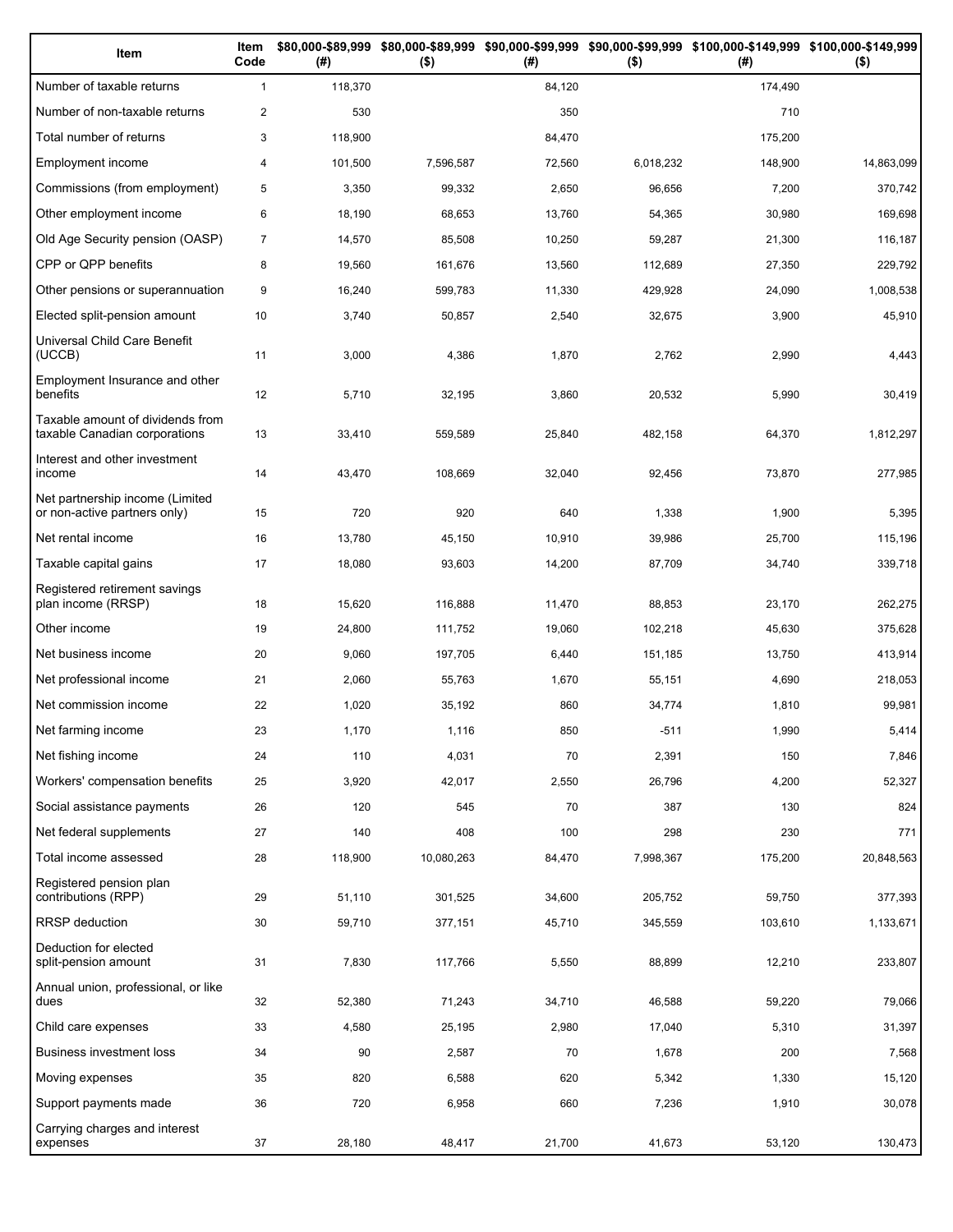| Item                                                                                              | Item<br>Code | (#)     | $($ \$)   | (#)    | $($ \$)   | \$80,000-\$89,999 \$80,000-\$89,999 \$90,000-\$99,999 \$90,000-\$99,999 \$100,000-\$149,999 \$100,000-\$149,999<br>(#) | $($ \$)    |
|---------------------------------------------------------------------------------------------------|--------------|---------|-----------|--------|-----------|------------------------------------------------------------------------------------------------------------------------|------------|
| Deductions for CPP/QPP<br>contributions on self-employment<br>and other earnings                  | 38           | 4,630   | 7,733     | 3,330  | 5,615     | 7,710                                                                                                                  | 13,830     |
| Deductions for provincial parental<br>insurance plan (PPIP) premiums<br>on self-employment income | 39           |         |           |        |           |                                                                                                                        |            |
| <b>Exploration and development</b><br>expenses                                                    | 40           | 530     | 2,252     | 440    | 2,023     | 1,430                                                                                                                  | 8,962      |
| Other employment expenses                                                                         | 41           | 9,080   | 41,663    | 7,470  | 37,213    | 19,160                                                                                                                 | 115,322    |
| Clergy residence deduction                                                                        | 42           | 280     | 5,682     | 150    | 3,133     | 220                                                                                                                    | 4,636      |
| Other deductions                                                                                  | 43           | 3,230   | 7,864     | 2,380  | 7,148     | 5,260                                                                                                                  | 29,827     |
| Total deductions before<br>adjustments                                                            | 44           | 106,150 | 1,022,677 | 76,360 | 815,000   | 158,950                                                                                                                | 2,211,267  |
| Social benefits repayment                                                                         | 45           | 12,100  | 18,315    | 9,590  | 21,772    | 20,510                                                                                                                 | 81,249     |
| Net income after adjustments                                                                      | 46           | 118,890 | 9,040,052 | 84,460 | 7,161,708 | 175,180                                                                                                                | 18,558,011 |
| Canadian Forces personnel and<br>police deduction                                                 | 47           | 20      | 498       | 20     | 525       | 30                                                                                                                     | 958        |
| Security options deductions                                                                       | 48           | 290     | 901       | 300    | 1,124     | 1,370                                                                                                                  | 7,596      |
| Other payments deductions                                                                         | 49           | 4,150   | 42,956    | 2,700  | 27,458    | 4,480                                                                                                                  | 53,682     |
| Non-capital losses of other years                                                                 | 50           | 150     | 2,449     | 110    | 1,652     | 230                                                                                                                    | 7,036      |
| Net capital losses of other years                                                                 | 51           | 5,800   | 15,292    | 4,610  | 14,395    | 11,750                                                                                                                 | 49,409     |
| Capital gains deduction                                                                           | 52           | 300     | 6,461     | 250    | 6,312     | 870                                                                                                                    | 37,094     |
| Northern residents deductions                                                                     | 53           | 2,560   | 7,975     | 2,080  | 6,684     | 5,660                                                                                                                  | 19,628     |
| Additional deductions                                                                             | 54           | 690     | 2,709     | 570    | 2,802     | 1,180                                                                                                                  | 10,184     |
| Farming/fishing losses of prior<br>years                                                          | 55           | 60      | 604       | 50     | 346       | 120                                                                                                                    | 1,987      |
| Total deductions from net income                                                                  | 56           | 13,470  | 79,856    | 10,240 | 61,410    | 24,510                                                                                                                 | 187,791    |
| Taxable income assessed                                                                           | 57           | 118,870 | 8,960,264 | 84,460 | 7,100,355 | 175,140                                                                                                                | 18,370,575 |
| Basic personal amount                                                                             | 58           | 118,900 | 1,311,560 | 84,470 | 931,727   | 175,200                                                                                                                | 1,932,096  |
| Age amount                                                                                        | 59           | 10,010  | 17,077    | 4,000  | 6,827     | 3,450                                                                                                                  | 6,129      |
| Spouse or common-law partner<br>amount                                                            | 60           | 12,800  | 97,107    | 10,340 | 80,727    | 24,320                                                                                                                 | 192,565    |
| Amount for eligible dependant                                                                     | 61           | 3,050   | 31,018    | 2,150  | 21,820    | 3,530                                                                                                                  | 36,174     |
| Amount for children 17 and under                                                                  | 62           | 26,720  | 105,231   | 20,690 | 82,189    | 46,400                                                                                                                 | 186,744    |
| Amount for infirm dependants age<br>18 or older                                                   | 63           | 140     | 578       | 120    | 488       | 240                                                                                                                    | 1,059      |
| CPP or QPP contributions<br>through employment                                                    | 64           | 98,000  | 222,292   | 70,140 | 159,790   | 143,160                                                                                                                | 325,345    |
| CPP or QPP contributions on<br>self-employment and other                                          |              |         |           |        |           |                                                                                                                        |            |
| earnings                                                                                          | 65           | 4,630   | 7,733     | 3,330  | 5,615     | 7,710                                                                                                                  | 13,830     |
| Employment Insurance premiums<br>PPIP premiums paid                                               | 66<br>67     | 92,860  | 80,182    | 65,910 | 57,134    | 129,210                                                                                                                | 112,071    |
| PPIP premiums payable on                                                                          |              |         |           |        |           |                                                                                                                        |            |
| employment income                                                                                 | 68           |         |           |        |           |                                                                                                                        |            |
| PPIP premiums payable on<br>self-employment income                                                | 69           |         |           |        |           |                                                                                                                        |            |
| Volunteer firefighters' amount                                                                    | 70           | 330     | 984       | 220    | 672       | 430                                                                                                                    | 1,293      |
| Canada employment amount                                                                          | 71           | 105,770 | 116,192   | 75,400 | 82,932    | 154,430                                                                                                                | 170,045    |
| Public transit amount                                                                             | 72           | 8,770   | 8,303     | 6,050  | 5,689     | 11,910                                                                                                                 | 11,364     |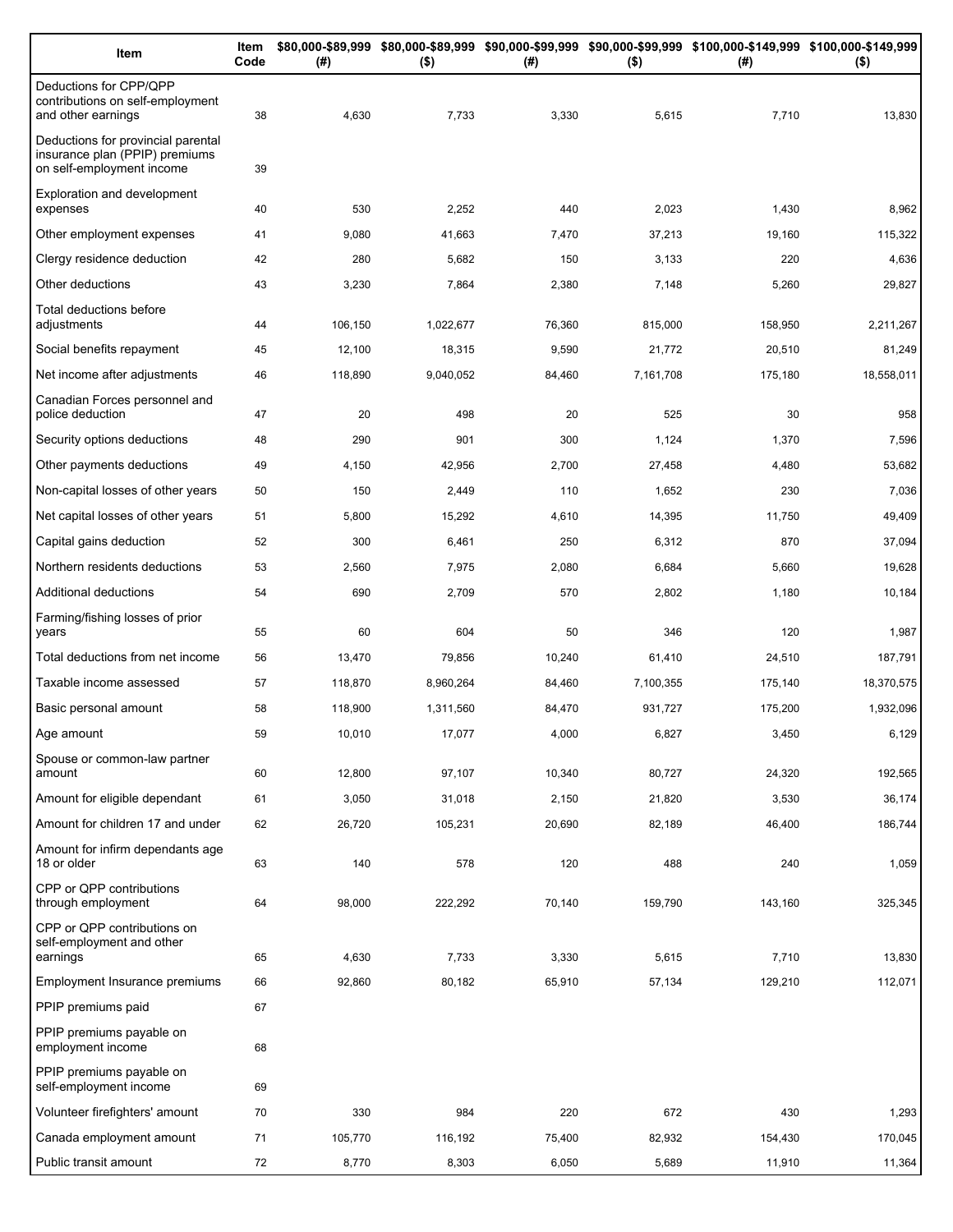| Item                                                                 | Item<br>Code | (# )    | $($ \$)   | (#)    | $($ \$)   | \$80,000-\$89,999 \$80,000-\$89,999 \$90,000-\$99,999 \$90,000-\$99,999 \$100,000-\$149,999 \$100,000-\$149,999<br>(#) | $($ \$)   |
|----------------------------------------------------------------------|--------------|---------|-----------|--------|-----------|------------------------------------------------------------------------------------------------------------------------|-----------|
| Children's fitness amount                                            | 73           | 16,620  | 9,844     | 13,040 | 7,857     | 30,380                                                                                                                 | 19,485    |
| Children's arts amount                                               | 74           | 7,950   | 4,346     | 6,260  | 3,467     | 15,200                                                                                                                 | 8,896     |
| Home buyers' amount                                                  | 75           | 1,230   | 5,655     | 820    | 3,820     | 1,670                                                                                                                  | 7,969     |
| Pension income amount                                                | 76           | 18,440  | 36,263    | 12,930 | 25,342    | 26,750                                                                                                                 | 52,189    |
| Caregiver amount                                                     | 77           | 2,260   | 13,371    | 1,600  | 9,506     | 3,310                                                                                                                  | 20,108    |
| Disability amount                                                    | 78           | 1,480   | 11,414    | 980    | 7,563     | 1,930                                                                                                                  | 14,835    |
| Disability amount transferred from<br>a dependant                    | 79           | 2,010   | 20,820    | 1,470  | 15,172    | 3,180                                                                                                                  | 33,335    |
| Interest paid on student loans                                       | 80           | 3,390   | 2,267     | 1,950  | 1,305     | 2,790                                                                                                                  | 1,822     |
| Tuition, education, and textbook<br>amounts                          | 81           | 5,730   | 33,324    | 3,600  | 19,781    | 6,250                                                                                                                  | 41,787    |
| Tuition, education, and textbook<br>amounts transferred from a child | 82           | 6,310   | 31,772    | 4,830  | 24,188    | 11,930                                                                                                                 | 61,833    |
| Amounts transferred from spouse<br>or common-law partner             | 83           | 3,320   | 15,252    | 2,550  | 11,446    | 5,240                                                                                                                  | 22,809    |
| Medical expenses                                                     | 84           | 9,430   | 45,439    | 6,590  | 33,844    | 14,760                                                                                                                 | 86,514    |
| Total tax credits on personal<br>amounts                             | 85           | 118,900 | 334,246   | 84,470 | 239,858   | 175,200                                                                                                                | 504,117   |
| Allowable charitable donations<br>and government gifts               | 86           | 47,870  | 79,452    | 35,620 | 64,356    | 80,630                                                                                                                 | 178,089   |
| Eligible cultural and ecological<br>gifts                            | 87           | 40      | 32        |        |           | 50                                                                                                                     | 356       |
| Total tax credit on donations and<br>gifts                           | 88           | 47,840  | 22,022    | 35,560 | 17,978    | 80,550                                                                                                                 | 49,939    |
| Total federal non-refundable tax<br>credits                          | 89           | 118,900 | 356,269   | 84,470 | 257,836   | 175,200                                                                                                                | 554,056   |
| Federal dividend tax credit                                          | 90           | 33,590  | 76,363    | 25,970 | 65,975    | 64,620                                                                                                                 | 247,766   |
| Overseas employment tax credit                                       | 91           | 30      | 167       | 30     | 155       | 180                                                                                                                    | 1,484     |
| Minimum tax carryover                                                | 92           | 490     | 961       | 430    | 903       | 1,370                                                                                                                  | 2,843     |
| Basic federal tax                                                    | 93           | 118,020 | 1,176,414 | 83,960 | 987,243   | 174,190                                                                                                                | 2,840,735 |
| Federal Foreign Tax Credit                                           | 94           | 13,260  | 7,402     | 10,520 | 6,932     | 26,180                                                                                                                 | 29,372    |
| Federal Political contribution tax<br>credit                         | 95           | 1,790   | 305       | 1,250  | 213       | 3,100                                                                                                                  | 593       |
| Investment Tax Credit                                                | 96           | 240     | 255       | 200    | 235       | 590                                                                                                                    | 923       |
| Labour-sponsored funds tax credit                                    | 97           | 50      | 24        | 30     | 14        | 80                                                                                                                     | 42        |
| Alternative minimum tax payable                                      | 98           | 600     | 333       | 590    | 399       | 2,080                                                                                                                  | 2,678     |
| Net federal tax                                                      | 99           | 117,770 | 1,168,501 | 83,740 | 979,878   | 173,610                                                                                                                | 2,809,955 |
| CPP contributions on<br>self-employment                              | 100          | 4,630   | 15,466    | 3,330  | 11,231    | 7,710                                                                                                                  | 27,665    |
| Social Benefits repayment                                            | 101          | 12,100  | 18,315    | 9,590  | 21,772    | 20,510                                                                                                                 | 81,249    |
| Net Provincial Tax                                                   | 102          | 117,290 | 450,368   | 83,350 | 389,380   | 173,020                                                                                                                | 1,217,450 |
| Total tax payable                                                    | 103          | 118,370 | 1,652,668 | 84,120 | 1,402,270 | 174,490                                                                                                                | 4,136,333 |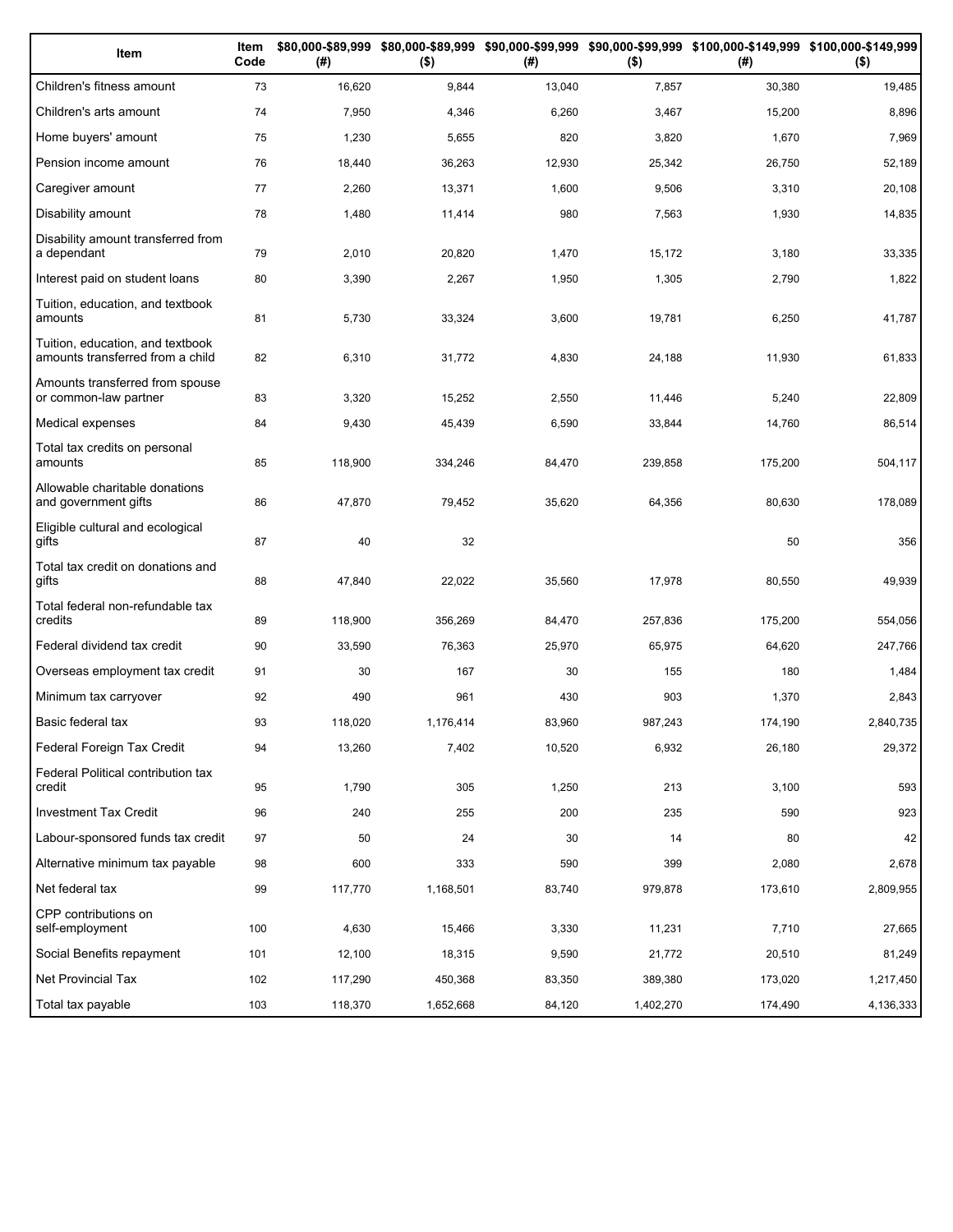| Item                                                                                           | Item<br>Code   | \$150,000-\$249,999 \$150,000-\$249,999<br>(#) | $($ \$)    | \$250,000<br>and<br>over (#) | \$250,000<br>and over<br>$($ \$) |
|------------------------------------------------------------------------------------------------|----------------|------------------------------------------------|------------|------------------------------|----------------------------------|
| Number of taxable returns                                                                      | 1              | 63,560                                         |            | 29,060                       |                                  |
| Number of non-taxable returns                                                                  | 2              | 320                                            |            | 160                          |                                  |
| Total number of returns                                                                        | 3              | 63,880                                         |            | 29,210                       |                                  |
| Employment income                                                                              | 4              | 50,930                                         | 7,038,568  | 21,390                       | 6,472,603                        |
| Commissions (from employment)                                                                  | 5              | 3,790                                          | 358,393    | 2,000                        | 579,332                          |
| Other employment income                                                                        | 6              | 11,920                                         | 157,789    | 4,910                        | 247,557                          |
| Old Age Security pension (OASP)                                                                | $\overline{7}$ | 10,670                                         | 53,301     | 7,250                        | 32,918                           |
| CPP or QPP benefits                                                                            | 8              | 12,290                                         | 105,634    | 7,760                        | 67,911                           |
| Other pensions or superannuation                                                               | 9              | 10,590                                         | 518,707    | 5,680                        | 443,624                          |
| Elected split-pension amount                                                                   | 10             | 1,360                                          | 13,519     | 580                          | 4,200                            |
| Universal Child Care Benefit (UCCB)                                                            | 11             | 920                                            | 1,428      | 250                          | 408                              |
| Employment Insurance and other benefits                                                        | 12             | 900                                            | 4,610      | 160                          | 1,040                            |
| Taxable amount of dividends from taxable Canadian corporations                                 | 13             | 33,000                                         | 1,642,139  | 20,550                       | 4,985,516                        |
| Interest and other investment income                                                           | 14             | 34,520                                         | 225,851    | 21,130                       | 452,587                          |
| Net partnership income (Limited or non-active partners only)                                   | 15             | 1,640                                          | 6,923      | 2,020                        | 22,948                           |
| Net rental income                                                                              | 16             | 11,880                                         | 94,197     | 6,390                        | 171,583                          |
| Taxable capital gains                                                                          | 17             | 18,550                                         | 403,519    | 12,900                       | 1,623,247                        |
| Registered retirement savings plan income (RRSP)                                               | 18             | 7,260                                          | 182,662    | 2,480                        | 234,070                          |
| Other income                                                                                   | 19             | 22,330                                         | 361,446    | 13,370                       | 635,991                          |
| Net business income                                                                            | 20             | 5,170                                          | 230,062    | 2,380                        | 294,992                          |
| Net professional income                                                                        | 21             | 3,180                                          | 288,613    | 2,280                        | 524,797                          |
| Net commission income                                                                          | 22             | 830                                            | 71,891     | 310                          | 44,393                           |
| Net farming income                                                                             | 23             | 1,020                                          | 4,528      | 720                          | 12,218                           |
| Net fishing income                                                                             | 24             | 30                                             | 2,059      | 30                           | 4,251                            |
| Workers' compensation benefits                                                                 | 25             | 940                                            | 18,379     | 200                          | 5,441                            |
| Social assistance payments                                                                     | 26             |                                                |            |                              |                                  |
| Net federal supplements                                                                        | 27             | 110                                            | 443        | 80                           | 314                              |
| Total income assessed                                                                          | 28             | 63,880                                         | 11,797,893 | 29,210                       | 16,869,142                       |
| Registered pension plan contributions (RPP)                                                    | 29             | 15,010                                         | 113,143    | 3,880                        | 37,040                           |
| RRSP deduction                                                                                 | 30             | 40,030                                         | 735,773    | 16,770                       | 526,754                          |
| Deduction for elected split-pension amount                                                     | 31             | 4,920                                          | 96,225     | 2,150                        | 44,416                           |
| Annual union, professional, or like dues                                                       | 32             | 14,180                                         | 18,673     | 3,440                        | 3,948                            |
| Child care expenses                                                                            | 33             | 1,790                                          | 11,722     | 570                          | 4,061                            |
| Business investment loss                                                                       | 34             | 90                                             | 2,048      | 60                           | 6,356                            |
| Moving expenses                                                                                | 35             | 490                                            | 7,857      | 130                          | 3,112                            |
| Support payments made                                                                          | 36             | 1,130                                          | 31,777     | 790                          | 47,945                           |
| Carrying charges and interest expenses                                                         | 37             | 27,360                                         | 110,206    | 17,200                       | 216,505                          |
| Deductions for CPP/QPP contributions on self-employment and other earnings                     | 38             | 3,820                                          | 7,223      | 2,150                        | 4,267                            |
| Deductions for provincial parental insurance plan (PPIP) premiums on<br>self-employment income | 39             |                                                |            |                              |                                  |
| Exploration and development expenses                                                           | 40             | 1,370                                          | 12,619     | 1,850                        | 61,887                           |
| Other employment expenses                                                                      | 41             | 8,160                                          | 70,950     | 3,880                        | 73,842                           |
| Clergy residence deduction                                                                     | 42             | 30                                             | 851        |                              |                                  |
| Other deductions                                                                               | 43             | 2,540                                          | 41,855     | 1,770                        | 99,112                           |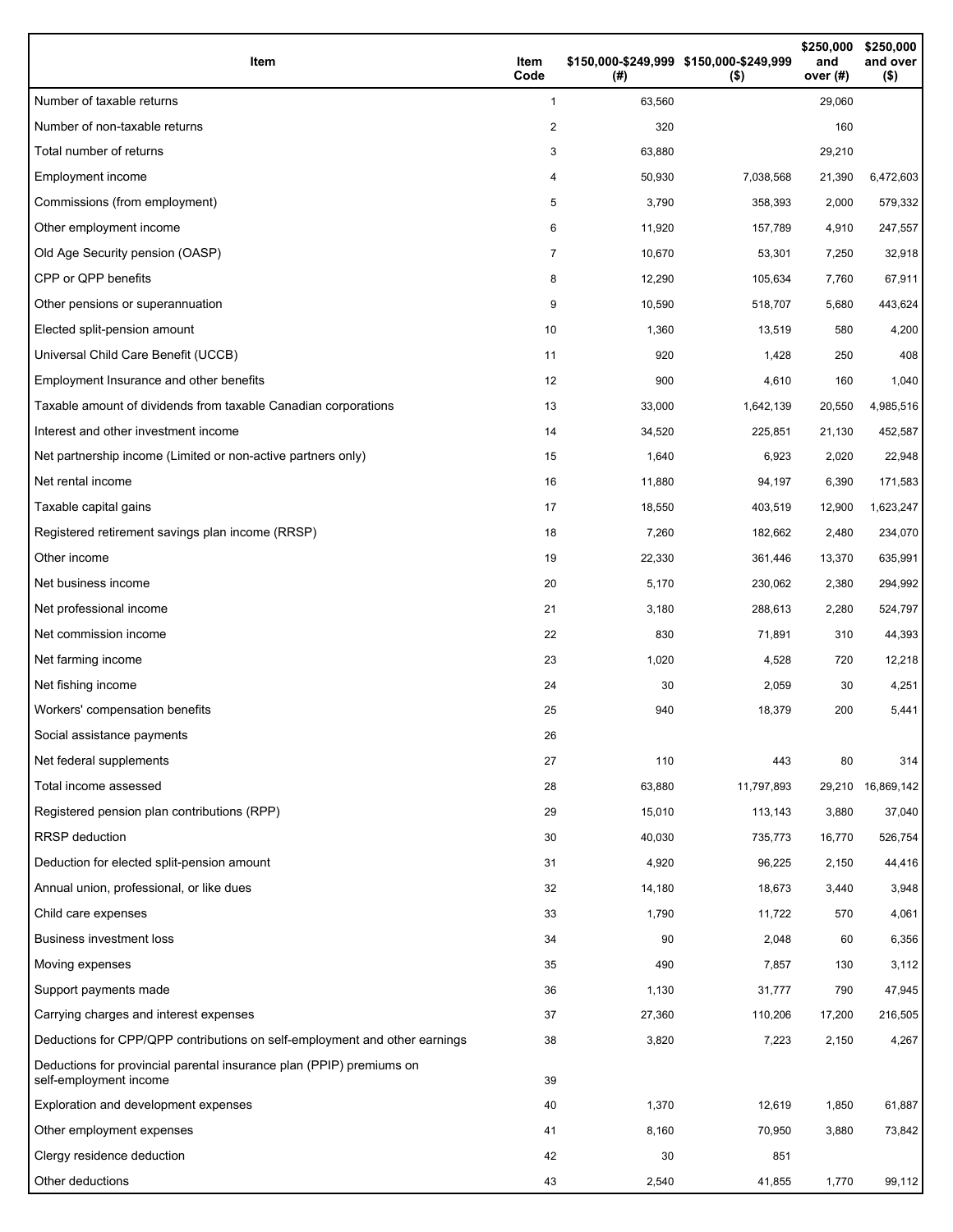| Item                                                              | <b>Item Code</b> | (#)    | \$150,000-\$249,999 \$150,000-\$249,999<br>$($ \$) | \$250,000<br>and<br>over $(H)$ | \$250.000<br>and over<br>$($ \$) |
|-------------------------------------------------------------------|------------------|--------|----------------------------------------------------|--------------------------------|----------------------------------|
| Total deductions before adjustments                               | 44               | 58,360 | 1,261,055                                          | 26,340                         | 1,129,430                        |
| Social benefits repayment                                         | 45               | 8,710  | 50,812                                             | 5,260                          | 31,704                           |
| Net income after adjustments                                      | 46               | 63,870 | 10,486,593                                         |                                | 29,200 15,714,295                |
| Canadian Forces personnel and police deduction                    | 47               | 10     | 350                                                |                                |                                  |
| Security options deductions                                       | 48               | 1,420  | 18,516                                             | 1,620                          | 220,279                          |
| Other payments deductions                                         | 49               | 1,010  | 18,697                                             | 210                            | 5,481                            |
| Non-capital losses of other years                                 | 50               | 130    | 4,801                                              | 90                             | 20,744                           |
| Net capital losses of other years                                 | 51               | 6,770  | 44,475                                             | 4,840                          | 84,947                           |
| Capital gains deduction                                           | 52               | 820    | 66,732                                             | 1,340                          | 292,380                          |
| Northern residents deductions                                     | 53               | 2,340  | 9,380                                              | 490                            | 1,688                            |
| Additional deductions                                             | 54               | 580    | 9,241                                              | 360                            | 8,113                            |
| Farming/fishing losses of prior years                             | 55               | 80     | 1,201                                              | 60                             | 5,288                            |
| Total deductions from net income                                  | 56               | 12,320 | 173,597                                            | 8,050                          | 639,592                          |
| Taxable income assessed                                           | 57               | 63,860 | 10,313,540                                         | 29,180                         | 15,075,014                       |
| Basic personal amount                                             | 58               | 63,880 | 704,143                                            | 29,210                         | 321,603                          |
| Age amount                                                        | 59               | 410    | 1,620                                              | 230                            | 890                              |
| Spouse or common-law partner amount                               | 60               | 9,380  | 76,867                                             | 3,930                          | 32,603                           |
| Amount for eligible dependant                                     | 61               | 1,060  | 10,817                                             | 410                            | 4,226                            |
| Amount for children 17 and under                                  | 62               | 17,500 | 72,037                                             | 7,750                          | 32,898                           |
| Amount for infirm dependants age 18 or older                      | 63               | 90     | 376                                                | 40                             | 197                              |
| CPP or QPP contributions through employment                       | 64               | 47,740 | 107,952                                            | 18,770                         | 42,149                           |
| CPP or QPP contributions on self-employment and other earnings    | 65               | 3,820  | 7,223                                              | 2,150                          | 4,267                            |
| Employment Insurance premiums                                     | 66               | 38,730 | 33,429                                             | 12,570                         | 10,722                           |
| PPIP premiums paid                                                | 67               |        |                                                    |                                |                                  |
| PPIP premiums payable on employment income                        | 68               |        |                                                    |                                |                                  |
| PPIP premiums payable on self-employment income                   | 69               |        |                                                    |                                |                                  |
| Volunteer firefighters' amount                                    | 70               | 80     | 225                                                | 20                             | 45                               |
| Canada employment amount                                          | 71               | 53,280 | 58,556                                             | 22,500                         | 24,678                           |
| Public transit amount                                             | 72               | 3,510  | 3,256                                              | 920                            | 751                              |
| Children's fitness amount                                         | 73               | 12,060 | 8,605                                              | 5,320                          | 4,204                            |
| Children's arts amount                                            | 74               | 6,490  | 4,162                                              | 3,050                          | 2,150                            |
| Home buyers' amount                                               | 75               | 390    | 1,874                                              | 70                             | 341                              |
| Pension income amount                                             | 76               | 11,460 | 22,423                                             | 6,080                          | 11,809                           |
| Caregiver amount                                                  | 77               | 970    | 5,924                                              | 330                            | 1,893                            |
| Disability amount                                                 | 78               | 800    | 6,122                                              | 460                            | 3,502                            |
| Disability amount transferred from a dependant                    | 79               | 1,010  | 10,606                                             | 410                            | 4,131                            |
| Interest paid on student loans                                    | 80               | 560    | 355                                                | 110                            | 84                               |
| Tuition, education, and textbook amounts                          | 81               | 1,650  | 11,269                                             | 480                            | 2,587                            |
| Tuition, education, and textbook amounts transferred from a child | 82               | 5,410  | 29,128                                             | 2,740                          | 15,671                           |
| Amounts transferred from spouse or common-law partner             | 83               | 1,760  | 7,981                                              | 700                            | 3,270                            |
| Medical expenses                                                  | 84               | 7,060  | 55,251                                             | 4,530                          | 51,764                           |
| Total tax credits on personal amounts                             | 85               | 63,880 | 186,052                                            | 29,210                         | 86,475                           |
| Allowable charitable donations and government gifts               | 86               | 34,430 | 124,033                                            | 18,690                         | 354,564                          |